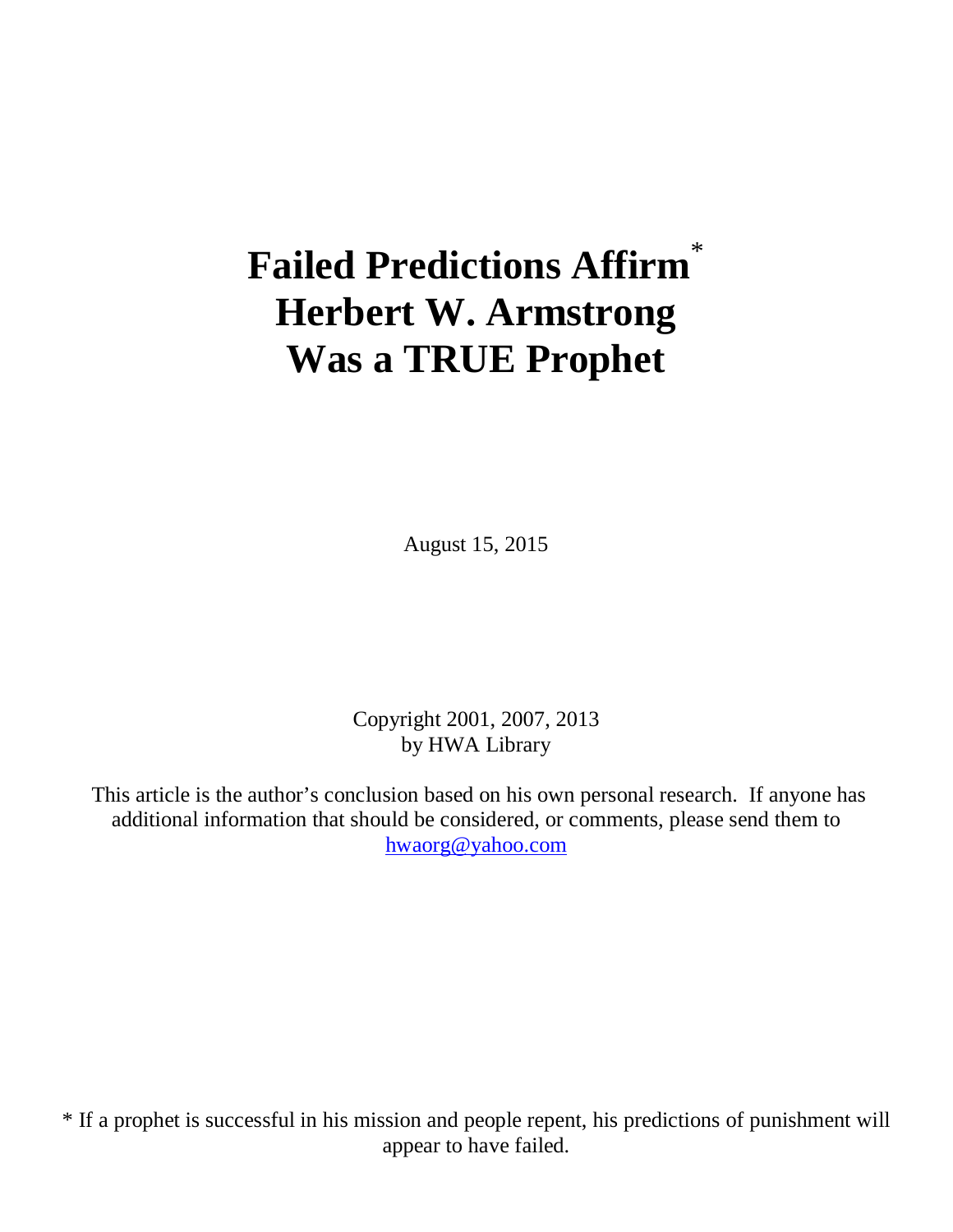# **Table of Contents**

|  |  |  | Introduction |  |
|--|--|--|--------------|--|
|  |  |  |              |  |

[Prophecy or Prediction?](#page-3-0)

**[Bible Definitions](#page-4-0)** 

[Failed Predictions](#page-8-0)

[Accurate Predictions](#page-17-0)

[The Prophet Jonah](#page-18-0)

[Ezekiel the Prophet](#page-19-0)

**[Other Examples](#page-20-0)** 

[Apostles Believed Time Was Short](#page-22-0)

[Herbert W. Armstrong](#page-24-0)

[Elijah the Prophet](#page-29-0)

**[Conclusion](#page-30-0)** 

[APPENDIX](#page-31-0) **–** Other Lies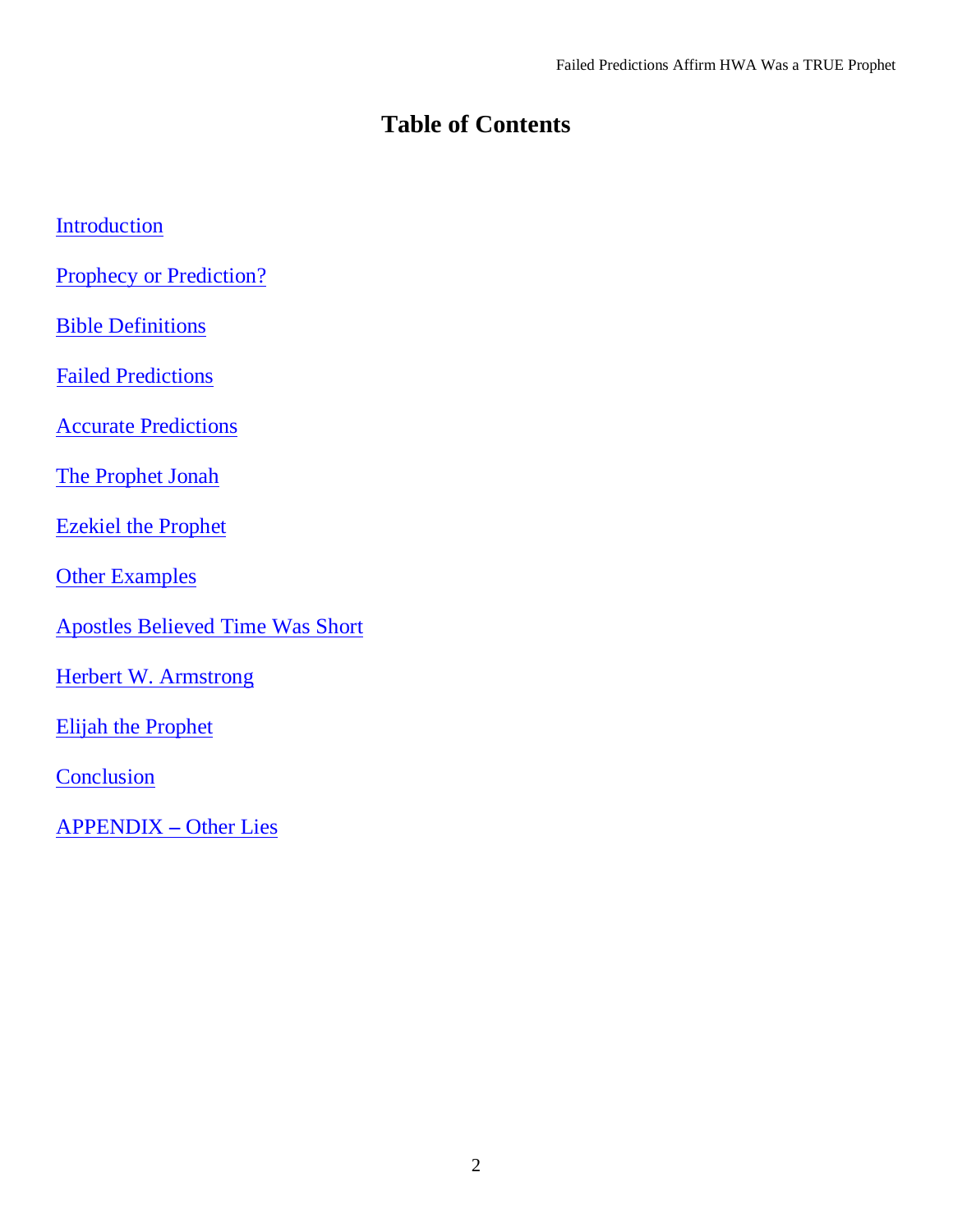## **Introduction**

<span id="page-2-0"></span>Since his death in 1986 and the subsequent falling away of many from the truth, there have been numerous claims that Herbert W. Armstrong was a false prophet because certain events did not come to pass when, or as, he expected. Because some of the events he predicted did not happen when he thought they would, or have not yet happened at all, some claim that this proves he was a false prophet. Some also claim he was a teacher of lies and false doctrines, and a con-man who was "in it for the money."

But what did Herbert W. Armstrong actually say? What did he teach? What did he predict? And what were the fruits of his over half-century long ministry? Did he make prophecies in the name of God that failed to occur? Did he claim to be a prophet? Can a man be a false prophet who never even claimed to be a prophet?

It is unfortunate that because of a wrong understanding of what the Bible actually says, and misconceptions and outright lies about what he said, many have been misled by the devil into abandoning Herbert W. Armstrong and the biblical truth he taught. Some have even abandoned the Bible and belief in God altogether, and now focus their efforts on making shipwreck the faith of others. This article will answer the above questions and examine Herbert W. Armstrong in light of what he actually preached, and what the Bible really says about prophets.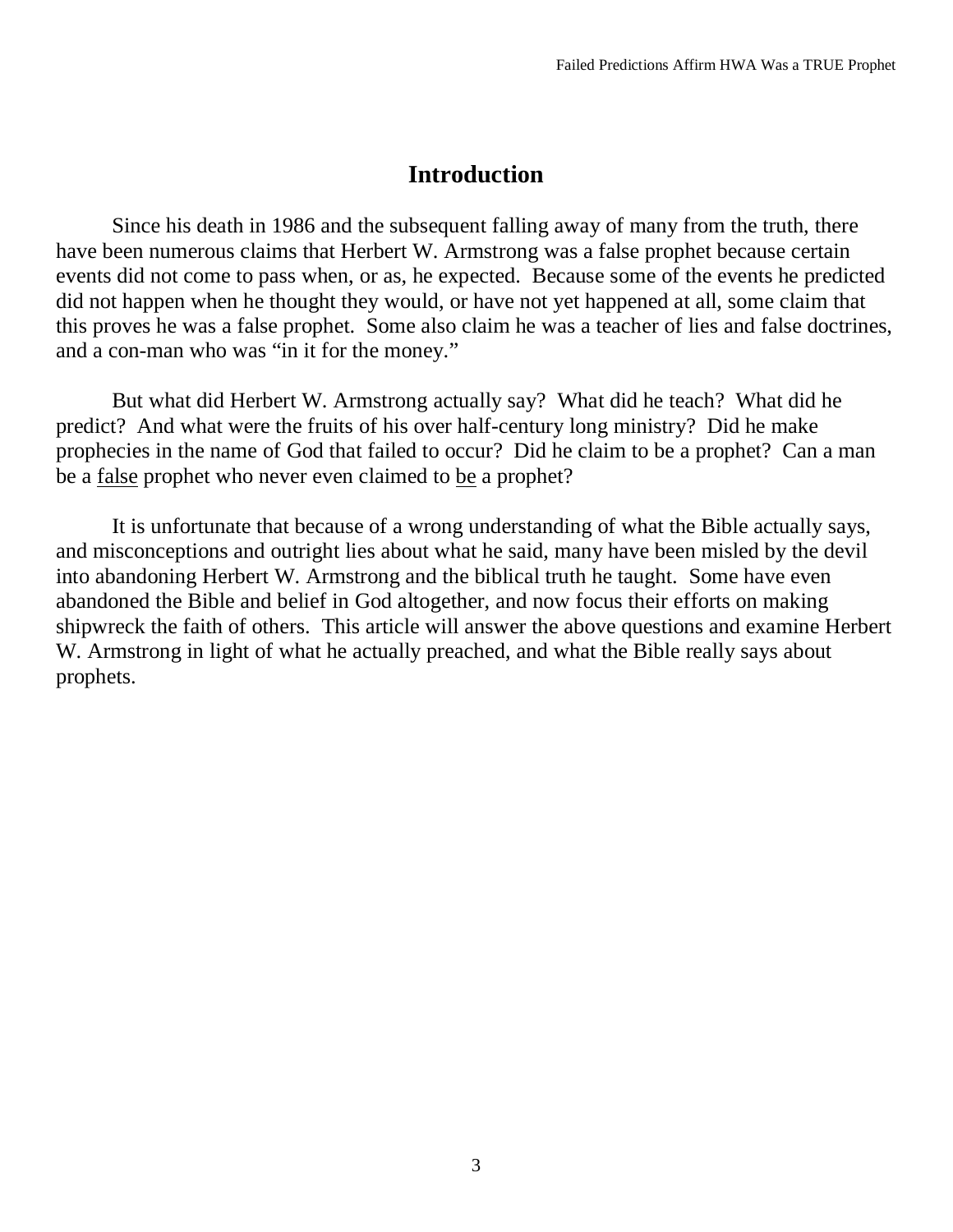## **Prophecy or Prediction?**

<span id="page-3-0"></span>Before going further, it is necessary to define some terminology. Merriam-Webster's Online Dictionary gives the following traditional definitions:

## **Prophecy** (noun)

1: an inspired utterance of a prophet.

2: the function or vocation of a prophet; specifically: the *inspired* declaration of divine will and purpose.

## **Predict** (verb)

1: to declare or indicate in advance; especially: foretell on the basis of observation, experience, or scientific reason.

Using the above definitions it is clear that only the Almighty God, who knows the beginning from the end, and has the power to make events happen, can originate a prophecy. Human beings may be used by God to deliver prophecies or interpret their meanings, but human beings do not make prophecies in the biblical sense. In every biblical example of a human prophet delivering a prophecy from God, it is always made very clear who the prophecy is from, usually by his saying, "Thus saith the Lord." No instance can be found in the Bible where a true prophet fails to state that the prophecy is from God. If you will read through the so-called "false prophecies" of Herbert W. Armstrong listed in the appendix, you will see that he virtually never said they were from God, or by the authority of God (the instances where he did say he spoke on God's authority will be addressed later). Herbert W. Armstrong (HWA) predicted events "on the basis of observation, experience, or scientific reason," and based on Bible prophecy. So to get the terminology correct, HWA did not make any prophecies, but rather made predictions based on Bible prophecy. But he did deliver many of God's prophecies from the pages of the Bible.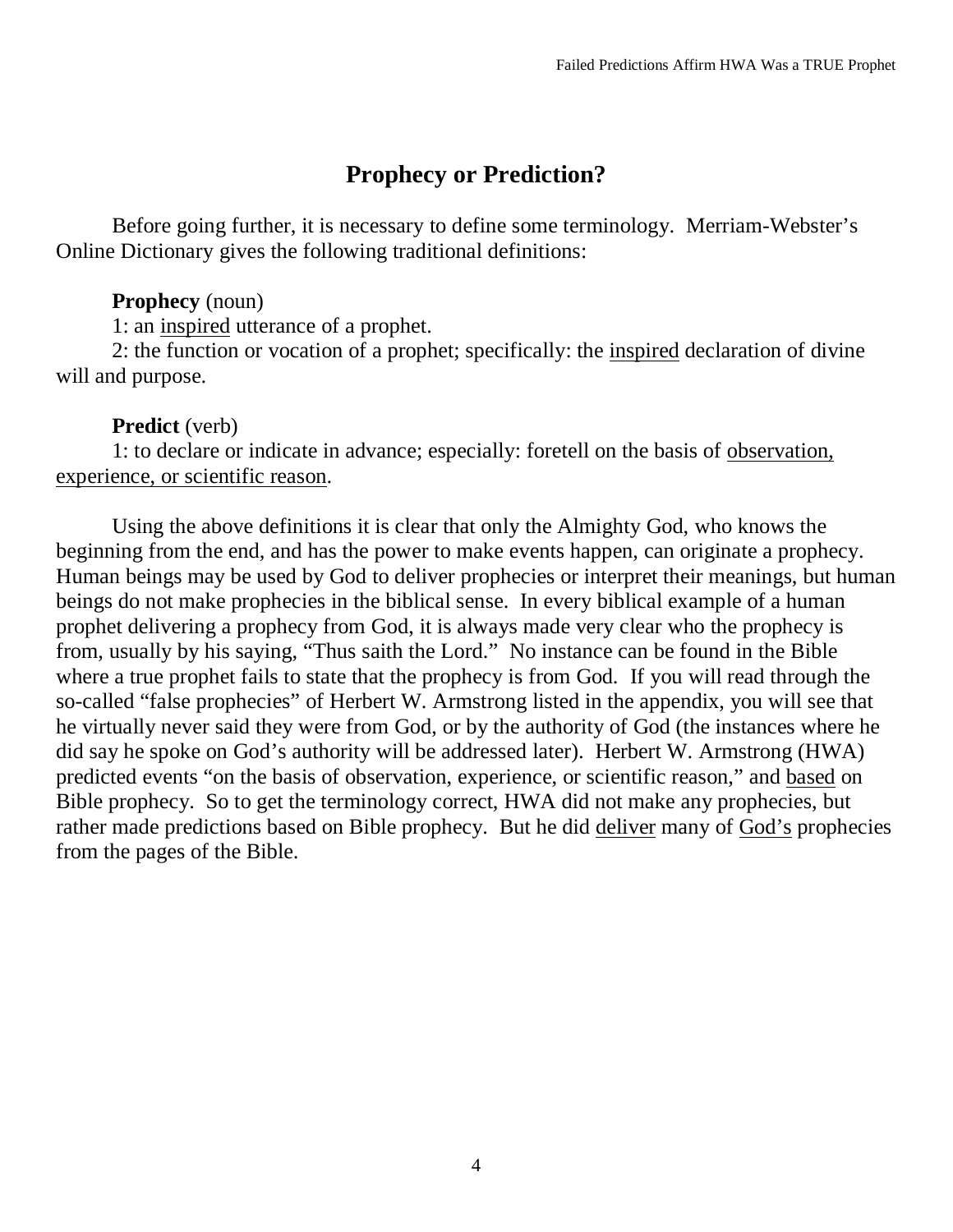# **Bible Definitions**

<span id="page-4-0"></span>Many are of the belief that if a religious leader says something that later proves to be untrue, or predicts something that does not come to pass, the Bible labels him a false prophet. But is that what the Bible says? Since HWA always said, "Don't believe me, believe your Bible – believe God," just what does the Bible say, and therefore how does God determine whether a prophet is true or false?

False Prophet

Deuteronomy Ch.13

<sup>1</sup> If there arise among you a prophet, or a dreamer of dreams, and giveth thee a sign or a wonder, <sup>2</sup> And the sign or the wonder come to pass, whereof he spake unto thee, saying, *Let us go after other gods, which thou hast not known, and let us serve them*;

<sup>3</sup> Thou shalt not hearken unto the words of that prophet, or that dreamer of dreams: for the LORD your God proveth you, to know whether ye love the LORD your God with all your heart and with all your soul.

 $4$  Ye shall walk after the LORD your God, and fear him, and keep his commandments, and obey his voice, and ye shall serve him, and cleave unto him.

<sup>5</sup> And that prophet, or that dreamer of dreams, shall be put to death; *because he hath spoken to turn you away from the LORD your God*, which brought you out of the land of Egypt, and redeemed you out of the house of bondage, *to thrust thee out of the way which the LORD thy God commanded thee to walk in*. So shalt thou put the evil away from the midst of thee.

Deuteronomy Ch. 18

<sup>20</sup> But the prophet, which shall presume to speak a word *in my name*, which I have not commanded him to speak, or that shall *speak in the name of other gods*, even that prophet shall die.

 $21$  And if thou say in thine heart, How shall we know the word which the LORD hath not spoken?

 $2^2$  When a prophet *speaketh in the name of the LORD*, if the thing follow not, nor come to pass, that is the thing which the LORD hath not spoken, but the prophet hath spoken it presumptuously: thou shalt not be afraid of him.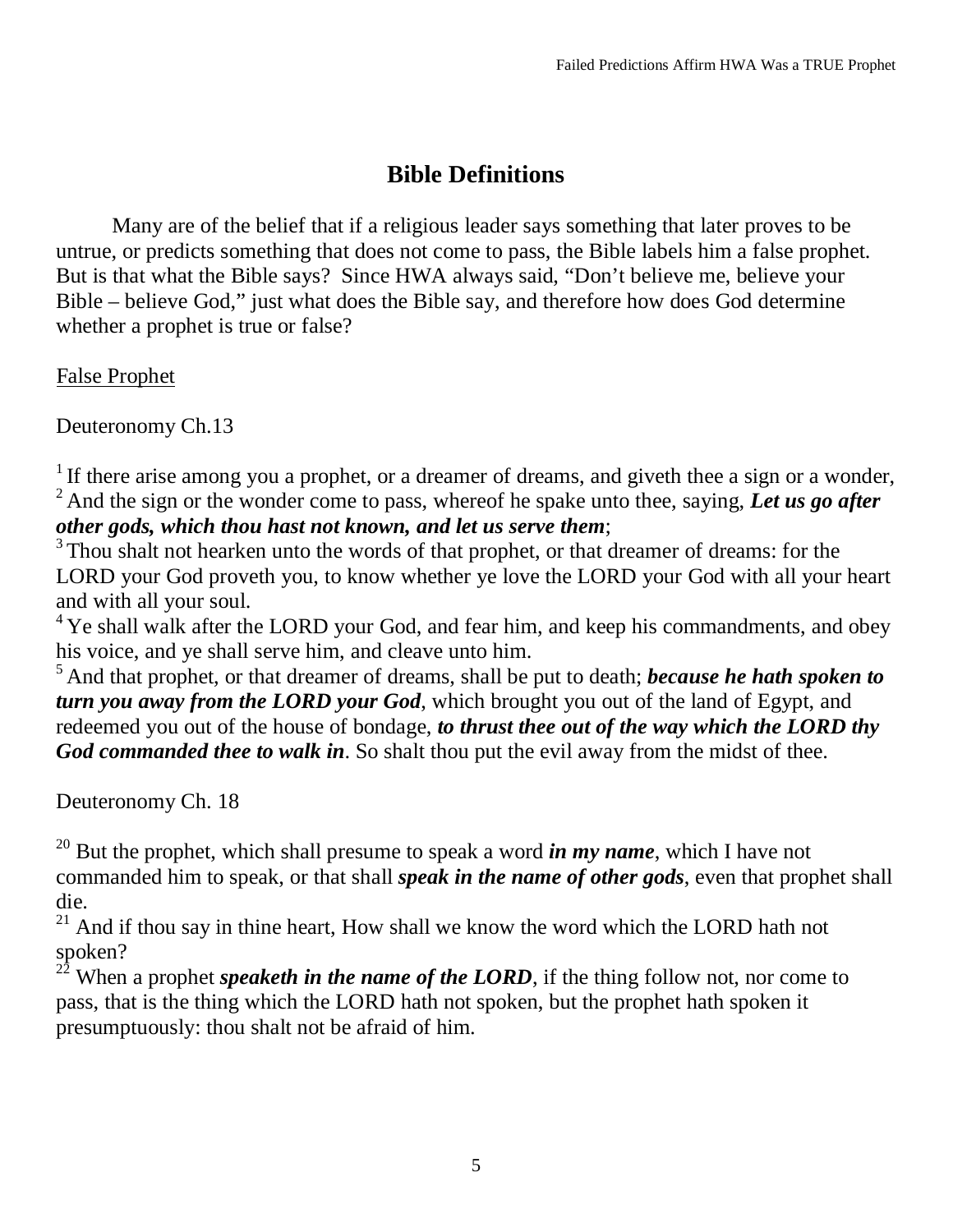Matthew Ch. 7

<sup>15</sup> Beware of false prophets, which come to you in sheep's clothing, but *inwardly they are ravening wolves.*<br><sup>16</sup>*Ye shall know them by their fruits*. Do men gather grapes of thorns, or figs of thistles?

17 Even so every good tree bringeth forth good fruit; but *a corrupt tree bringeth forth evil* 

<sup>18</sup> A good tree cannot bring forth evil fruit, *neither can a corrupt tree bring forth good fruit*.<br><sup>19</sup> Every tree that bringeth not forth good fruit is hewn down, and cast into the fire.<br><sup>20</sup> Wherefore *by their fruits* 

<sup>21</sup> Not every one that saith unto me, Lord, Lord, shall enter into the kingdom of heaven; but he that doeth the will of my Father which is in heaven.

 $22$  Many will say to me in that day, Lord, Lord, have we not prophesied in thy name? and in thy name have cast out devils? and in thy name done many wonderful works?

<sup>23</sup> And then will I profess unto them, I never knew you: depart from me, *ye that work iniquity*.

Matthew Ch. 24

<sup>11</sup> And many false prophets shall rise, and *shall deceive* many.

 $24$  For there shall arise false Christs, and false prophets, and shall shew great signs and wonders; insomuch that, if it were possible, they *shall deceive* the very elect.

Revelation Ch. 19

<sup>20</sup> And the beast was taken, and with him the false prophet that *wrought miracles* before him, *with which he deceived* them that had received the mark of the beast, and them that worshipped his image.

Although his predictions may or may not come to pass, a false prophet is a deceiver who teaches lies or twists scripture. He teaches disobedience to God's law either outrightly or by trickery, and ultimately leads people **AWAY** from the one true God. The false prophet is not led by God's holy spirit, and while he may put on a good show in public, he does not display the fruits of the spirit in his personal life or in his dealings with others in private ("neither can a corrupt tree bring forth good fruit", Mt.7:18).

## True Prophet

Deuteronomy Ch. 18

## <sup>18</sup> I will raise them up a Prophet from among their brethren, like unto thee, *and will put my words in his mouth; and he shall speak unto them all that I shall command him.*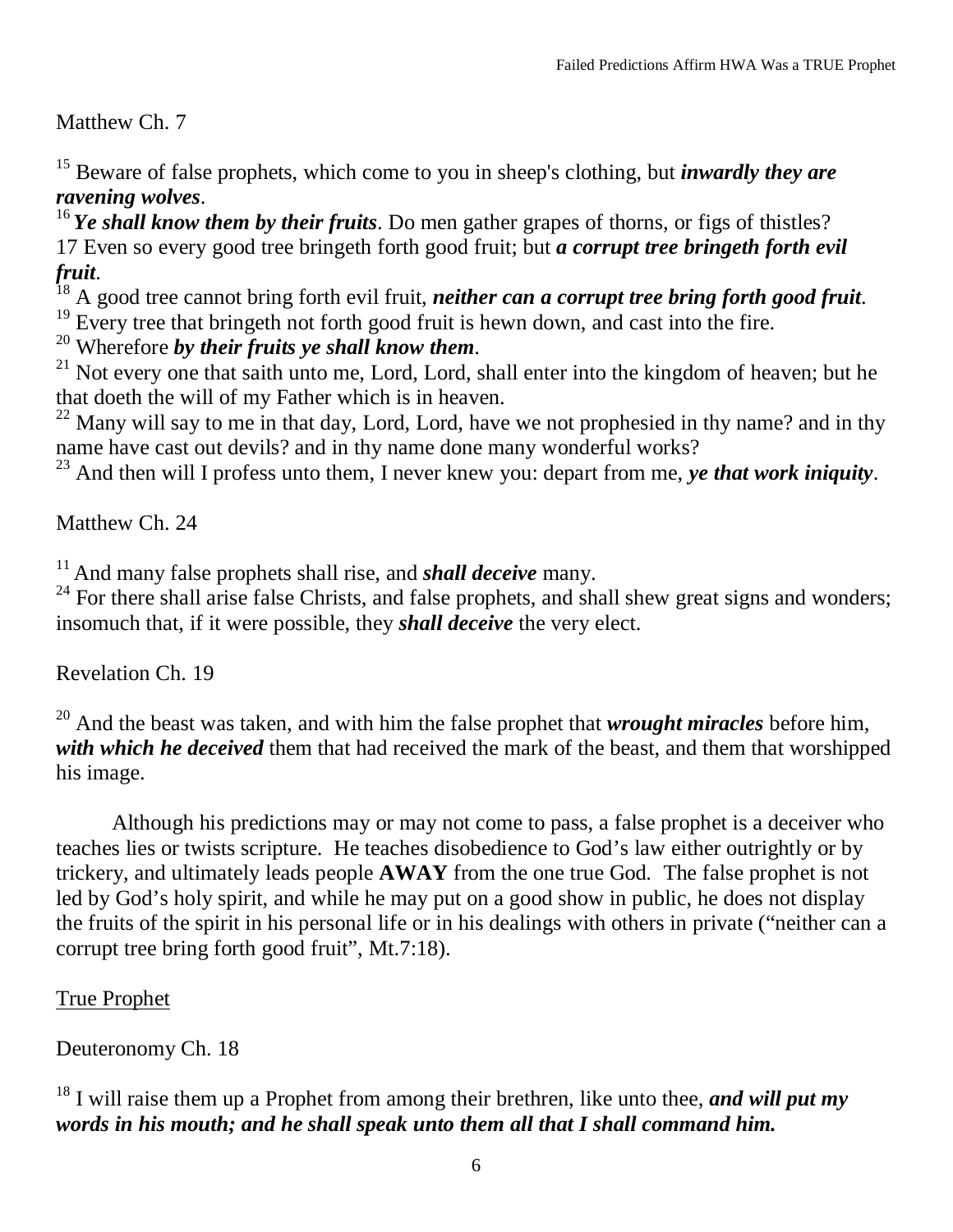<sup>19</sup> And it shall come to pass, that whosoever will not hearken unto *my words which he shall speak in my name*, I will require it of him.

Jeremiah Ch. 23

 $21$  I have not sent these prophets, yet they ran: I have not spoken to them, yet they prophesied.  $^{22}$  But if they had stood in my counsel, and had caused my people to hear my words, then they should have *turned them from their evil way, and from the evil of their doings*.

Jeremiah Ch. 26

<sup>3</sup> If so be they will hearken, and *turn every man from his evil way*, that I may repent me of the evil, which I purpose to do unto them because of the evil of their doings.

<sup>13</sup> Therefore now *amend your ways and your doings, and obey the voice of the LORD your God*; and the LORD will repent him of the evil that he hath pronounced against you.

Jeremiah Ch. 28

<sup>9</sup> The prophet which *prophesieth of peace*, when the word of the prophet shall come to pass, then shall the prophet be known, that the LORD hath truly sent him.

Joel Ch. 2

<sup>13</sup> And rend your heart, and not your garments, and *turn unto the LORD your God*: for he is gracious and merciful, slow to anger, and of great kindness, and repenteth him of the evil.

Malachi Ch. 4

 $<sup>5</sup>$  Behold, I will send you Elijah the prophet before the coming of the great and dreadful day of</sup> the LORD:

[6](http://www.kingjamesbibleonline.org/Malachi-4-6/) And he shall *turn the heart of the fathers to the children, and the heart of the children to their fathers*, lest I come and smite the earth with a curse.

Putting together many scriptural examples we can see that a true prophet preaches the word of God faithfully and teaches trust in, and obedience to, the Creator. He leads people **TOWARD** the one true God by teaching obedience to His law and the value of the family. Based upon the repentance of those to whom he is sent, or God's altering his own plan, his predictions may or may not come to pass. He is led by God's holy spirit and its fruits are evident in his public and personal life ("a good tree cannot bring forth evil fruit", Mt.7:18). And only a true prophet can accurately predict peace.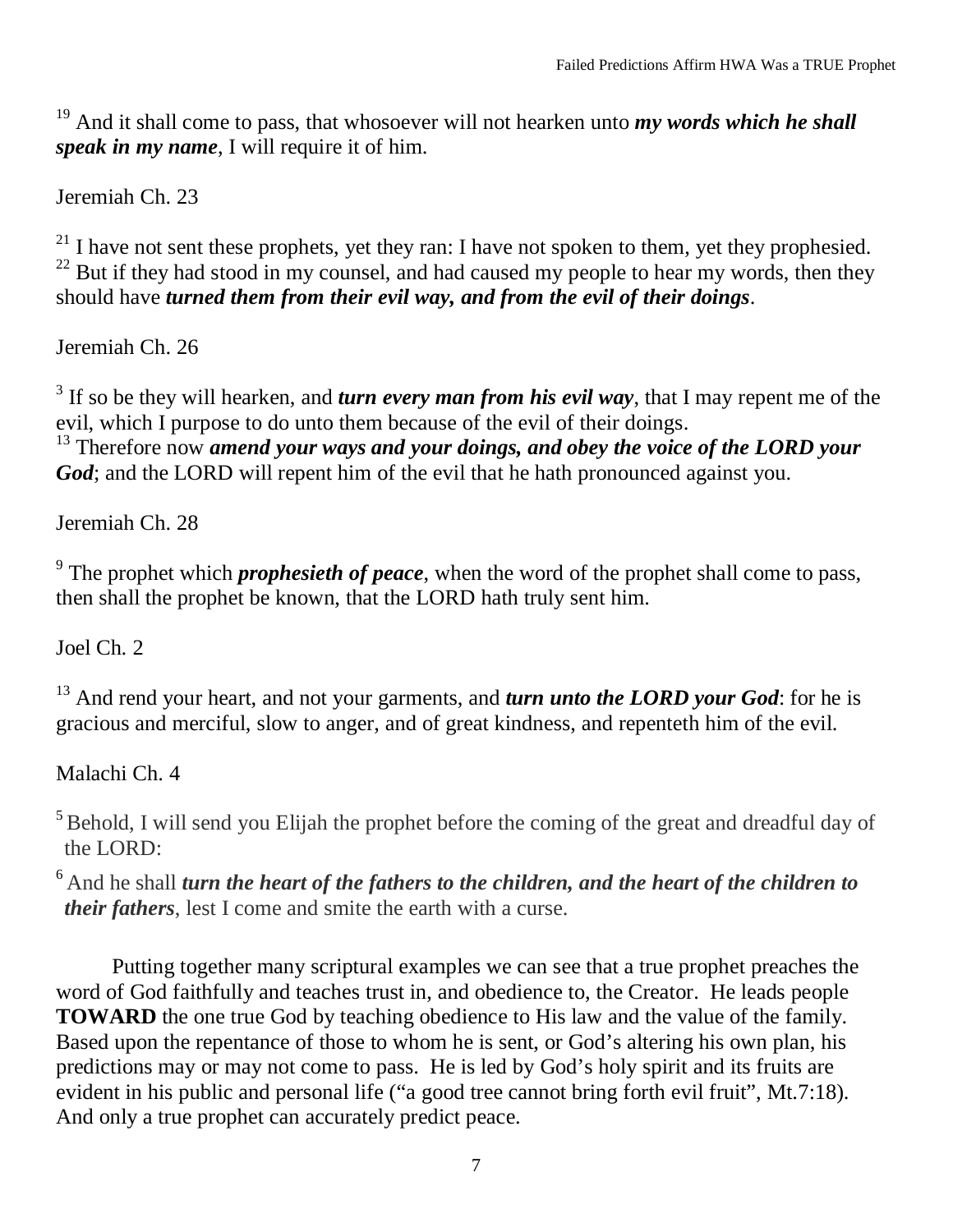#### Predictions Not the Test

In summary, both true and false prophets may speak and do good works in the name of God or Christ, and make predictions that happen as they say, and maybe even display signs or be party to seemingly miraculous events. Also, they might both predict events that do not come to pass. In fact most of the prophets of the Bible prophesied of events that never came to pass in their lifetimes or even to this day. But ultimately, a false prophet speaks deceit which **draws people away from God**, while a true prophet speaks the plain truth which **brings people to repentance toward God.** And that is the main biblical test as to whether a religious leader may be a true or false prophet – not whether his predictions come to pass or not.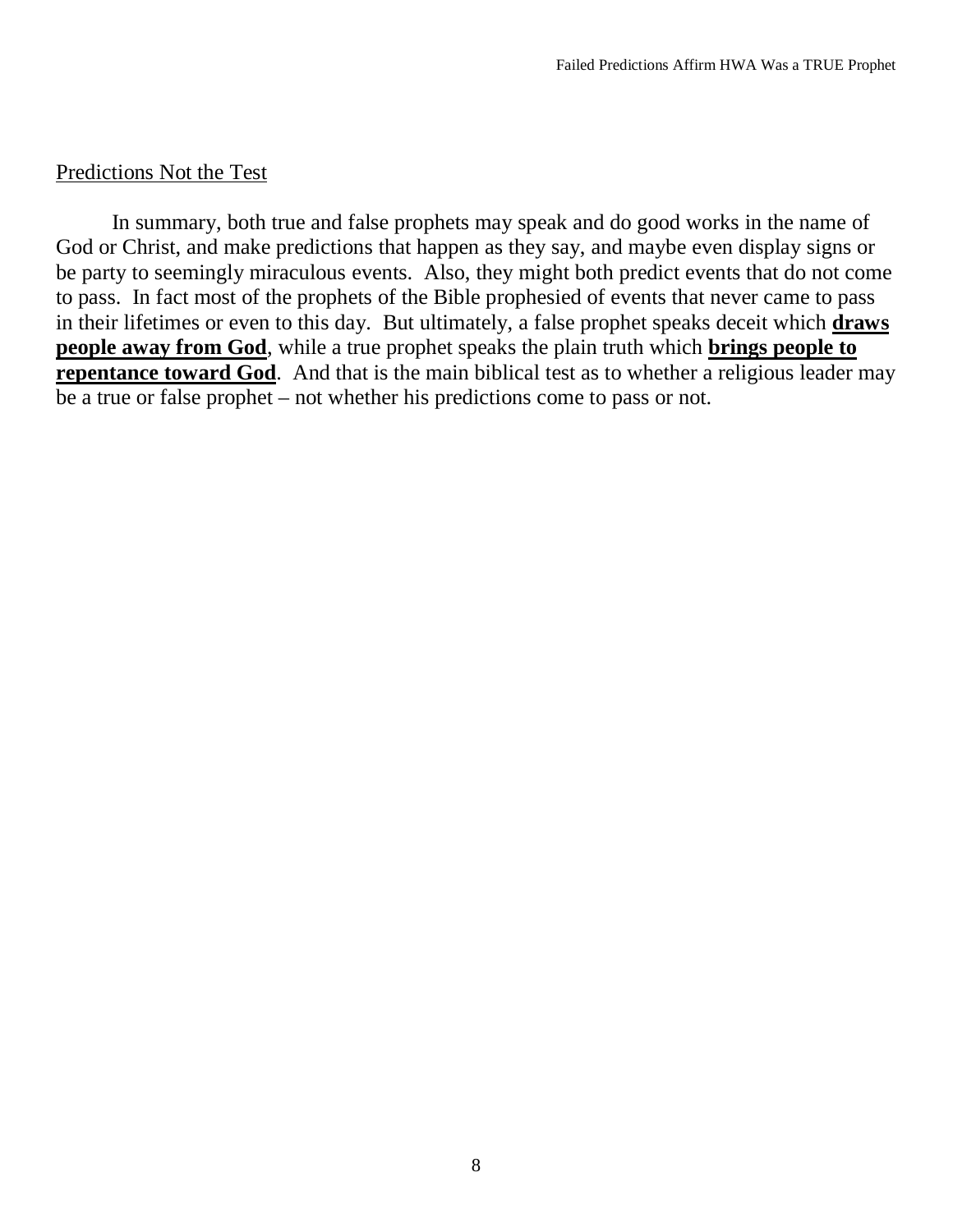## **Failed Predictions**

<span id="page-8-0"></span>Now just what are the criticisms against Herbert W. Armstrong, and the actual predictions he made that failed to come to pass? Taken from Joseph W. Tkach (JWT), Jr.'s book Transformed by Truth, a Living Hope Ministries DVD production titled Called to be Free, the Internet and other sources, here is a listing of HWA's "failed predictions." Predictions made by others under HWA are not included as they are either redundant or not attributable to him. Also, statements made by HWA that later proved to be incorrect are not included because they cannot even be considered predictions, but were merely statements of what HWA believed to be fact at the time. Here is a collection of predictions that are said not to have come to pass as stated.

## 1. Transformed by Truth

• JWT, Jr. says that HWA falsely predicted the church would be taken to a place of safety in 1936, 1943, and 1972.

Comment: based on current events at the time, those dates seemed highly probable. If you read the Plain Truth magazines from those years it is obvious HWA was following world events and making some predictions based on his own observations. He did not set those dates in stone or say they were from God. Regarding the 1972 date above, HWA said:

> "First, we cannot be SURE of only 4½ more years. We cannot set dates and be SURE! We think that *probably* that is all the time we have left." (Co-worker letter, August 28, 1967, page 11)

• JWT, Jr. says that HWA falsely predicted Christ's return and the battle of Armageddon 3½ years after each of the above dates.

Comment: same as above. Anyone knowing Bible prophecy and watching world events would have made the same predictions.

• JWT, Jr. says that HWA falsely predicted a united Europe and the coming of Antichrist in the early 1970s.

Comment: same as above, and just look at world conditions today, especially in Europe, the Middle East, and Asia!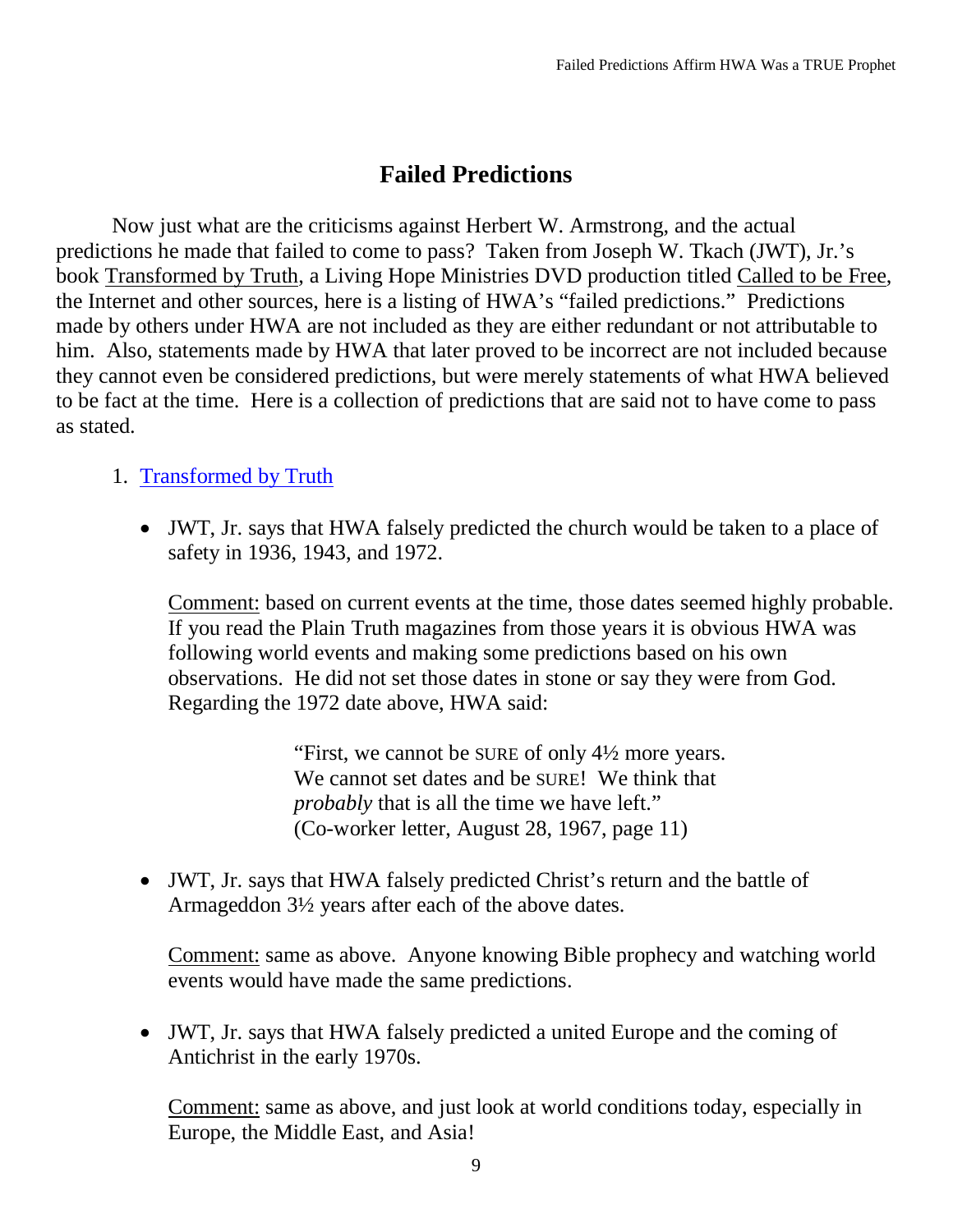• Comment: HWA did not use these predictions to draw people <u>away</u> from God – he used them to stir people to repentance towards God (see below). Though the suggested dates passed, the Bible prophecies are still future and certain.

Plain Truth, March 1935, page 3:

**"What is PROPHESIED for 1935 " (Continued from page 2) "Therefore also now , saith the Lord, turn ye even to me with ALL YOUR HEART, and with FASTING, and with weeping, and with mourning: and rend your heart , . . and TURN UNTO THE LORD YOUR GOD." (Joel 2:12,13) Have YOU done it? --- with ALL YOUR HEART? Have you been FASTING AND PRAYING recently? Have you turned to God with WEEP-ING, rending your heart? Have you acknowledged your luke-warm careless condition? Be Honest! WILL you do it? Right NOW?**

- 2. Called to be Free
	- "I want to tell you, all this weather disturbance means a terrible famine is coming on the United States that is going to ruin us as a nation inside of less than 20 more years. All right I stuck my neck out right there. You just wait 20 years and see whether I told you the truth. God says 'If a man tells you what's going to happen, wait and see. If it doesn't happen he was not speaking the word of God, he's speaking out of his own mind.' You watch and see whether these things happen. You see who's speaking to you my friends." (undated HWA radio broadcast, DVD 5:11)

Comment: The scripture does not label him a false prophet, just that he was speaking out of his own mind, i.e. a personal prediction or speculation (Dt. 18:22, but HWA did not speak this "in the name of the Lord"). Most of the rest of the DVD is just a lot of emotional testimonials by ex-WCG members.

- 3. Herbert W. Armstrong's 208 Failed Prophecies
	- Comment: This is a listing of 208 supposed "failed prophecies" of Herbert W. Armstrong. However, as noted in a previous section they are not prophecies – they are predictions (actually 'predictions' is too strong, most of them are really more like speculations), which by themselves have no bearing on whether a man is a true or false prophet. The listed speculations are poorly documented, completely out of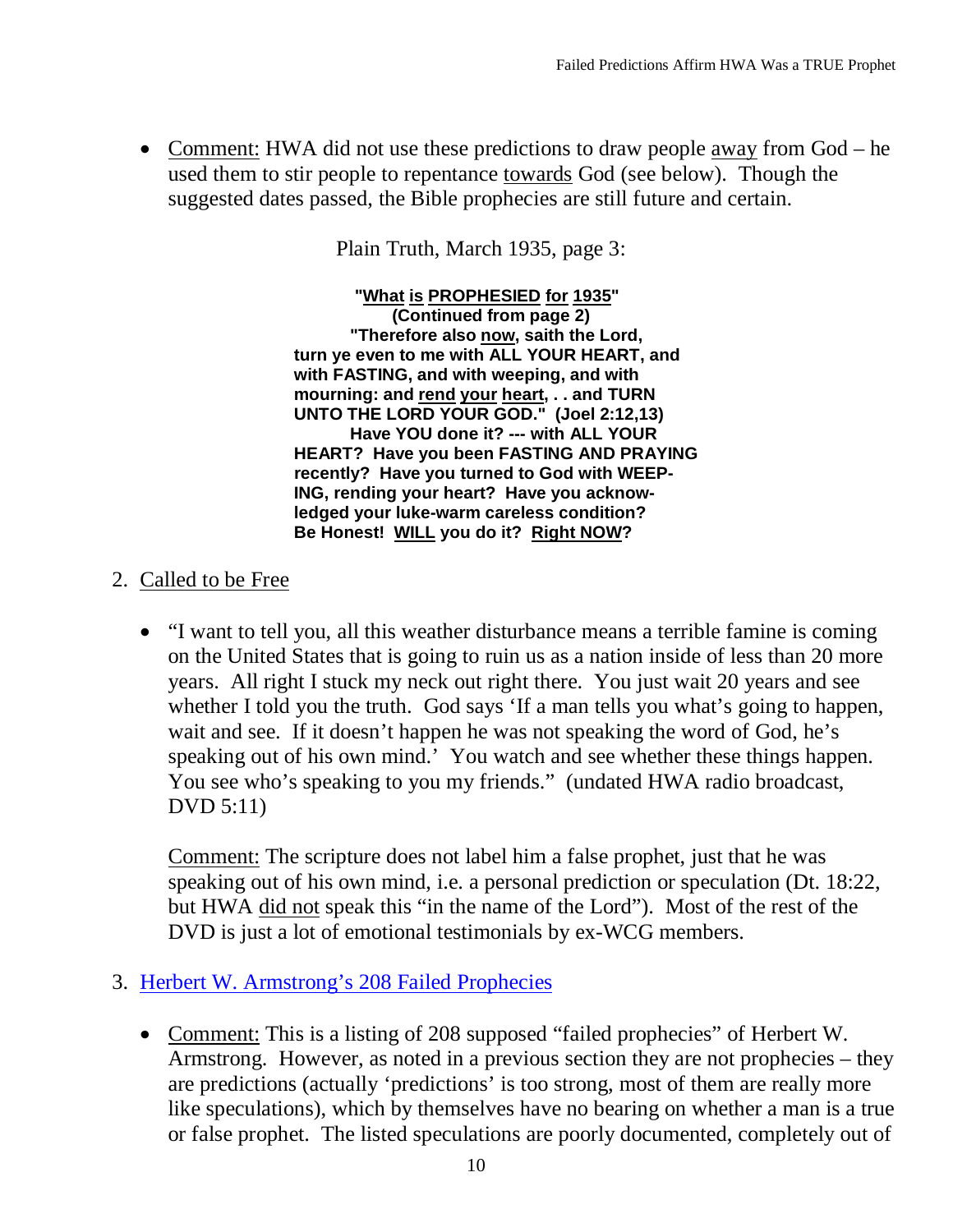context, twisted, and mixed with the anonymous author's own unsubstantiated statements of supposed facts. Read them for yourself, and also please read the next section on the attitudes of the accusers. **Here is the beginning of the list where the author establishes himself to be a liar – the trunk of his 208-branch tree is a bald-faced lie!**

> Herbert W. Armstrong's 208 False Prophecies

The Most Comprehensive Listing of Herbert Armstrong's 52 year record of False Prophesies ever made. Or HWA's Worldwide Church of God: A Non-Prophet Organization

> By "The Watcher"

I would like to submit the enclosed listing of herbert's false prophecies to you for posting on your splendid website, easily the best we have so far found on the subject. However, we have spent quite enough years wasting time being polite to fools, so I do formally request that you keep our names and E-mail address confidential.

Please feel free to add other documented examples of his crazed predictions. I have, for example cross referenced with the 1972 internal memorandum that David Covington has published on his web site. However, I have not seen any effort to produce a comprehensive, documented list of his claimed prophecies but I feel it is important to do so. I have come across people who will even acknowledge that they accept the reliability of the reports that he committed incest but then claim that his "calling" as a "prophet of God" excuses even that.

To use one of his own, endlessly overused cliches, **his claim to be a prophet\*** was the "trunk of the tree" which supported every other outrageous claim and demand. Cut down that false trunk, the "premise carelessly assumed," as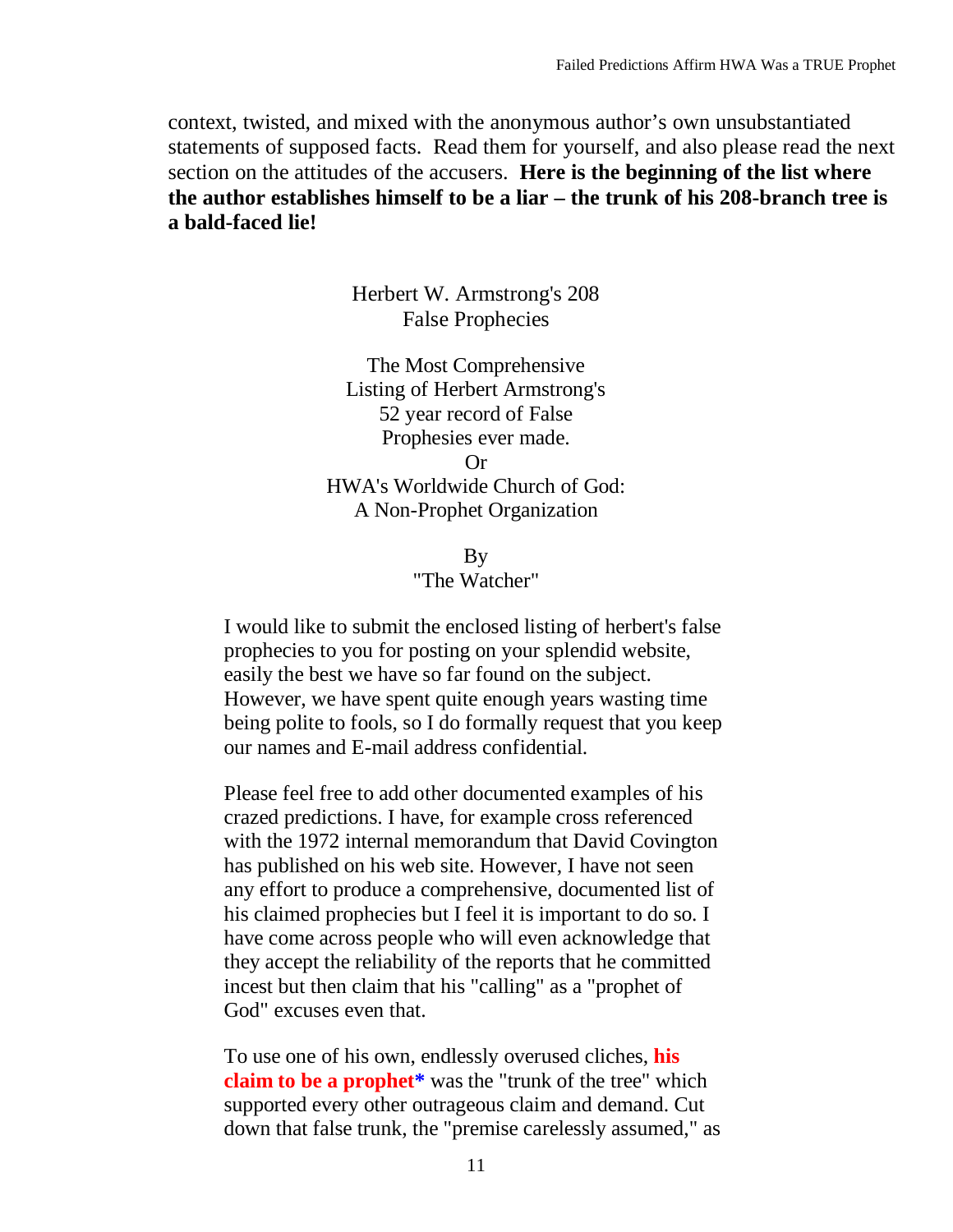he would have put it, and then the true identity of the deceiver who deceived those who didn't know they were deceived becomes clear.

> **\*Comment:** This is a bald-faced lie – HWA never claimed to be a prophet. Quite the contrary:

"I do not claim to be a prophet at all." [\(Plain Truth, Nov.](http://www.herbert-armstrong.org/Plain%20Truth%201960s/Plain%20Truth%201967%20(Prelim%20No%2011)%20Nov.pdf)  [1967,](http://www.herbert-armstrong.org/Plain%20Truth%201960s/Plain%20Truth%201967%20(Prelim%20No%2011)%20Nov.pdf) Personal pg.1)

"God was to raise up a 20th-Century 'Ezekiel' – a different person – *not a prophet writing FUTURE events to occur*, but **A SPEAKER** to **SPEAK** and **PROCLAIM** this Warning, **AT THE TIME** when the event prophesied is about to happen." [\(Co-Worker letter, March 28,](http://www.herbert-armstrong.org/Miscellaneous/HWA%20Letters%201934-1986%20(searchable%20text).pdf)  [1966,](http://www.herbert-armstrong.org/Miscellaneous/HWA%20Letters%201934-1986%20(searchable%20text).pdf) pg.2)

"Emphatically I am **NOT a prophet**, in the sense of one to whom God speaks specially and directly, revealing personally a future event to happen or new truth, or new and special instruction direct from God-separate from, and apart from what is contained in the Bible. And I never have claimed to be." (Tomorrow's World, Feb. 1972, Personal pg. 1)

1) Plain Truth Dec 1940: Britain will be conquered by **Nazis** 

> **Comment:** "The Watcher" hopes you will just accept his statements and not verify them for yourself. In the entire [Plain Truth, Dec. 1940](http://www.herbert-armstrong.org/Plain%20Truth%201940s/Plain%20Truth%201940%20(Vol%20V%20No%2004)%20Nov-Dec.pdf) issue, HWA never says "Britain will be conquered by Nazis." On page 8 he does state that prophecy reveals Britain and the United States are destined to go down, but he nowhere says when. If you read the whole article you'll see that "The Watcher" is not being truthful.

2) same: Turkey will turn traitor to Britain; it stayed neutral

**Comment:** Yet to occur in the future. All the predictions and speculations below were based on HWA's own observations of world events and have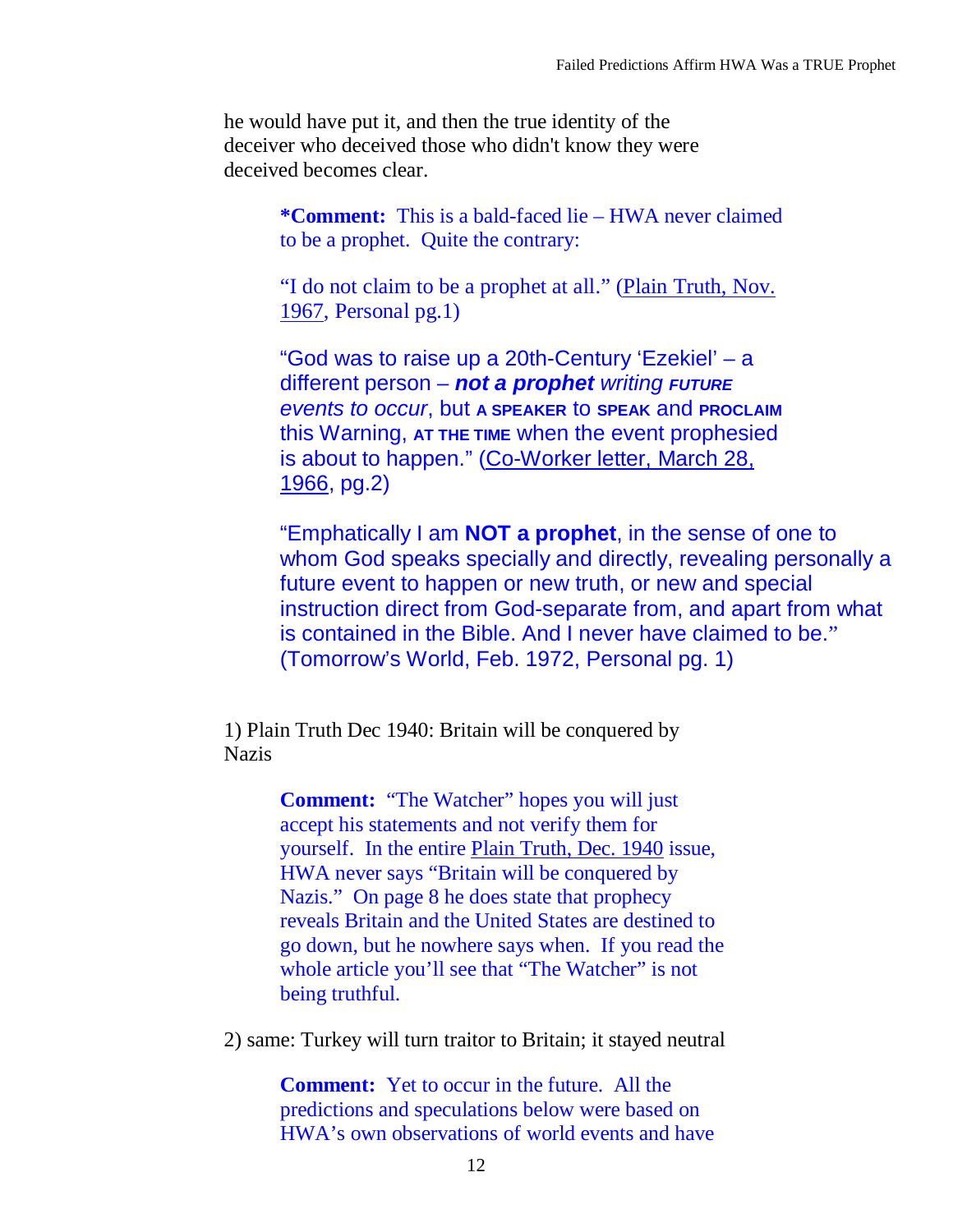no bearing on whether or not he was a true prophet. He did not claim to be a prophet or that these predictions were from God. And the modern day House of Israel is still destined to fall.

3) 1944 PT: "we have made but the slightest dent in Jap defenses in the Pacific & at the present rate, it will take us about 20 years" to defeat them

> **Comment:** There was only one issue of the PT in 1944 and I could not find this statement anywhere in that issue using a search program, so it is poorly documented. In any case, "at the present rate" maybe it would have taken 20 years.

4) 1964 Coworkers letter: "only 7 years before H-bomb warfare breaks out"

> **Comment:** Couldn't find this quote in any coworker letter using a search program. Poorly documented.

5) May 1965 PT: "Hitler will be falsely resurrected by the Pope"

> **Comment:** First of all the article was not written by HWA but by Roderick Meredith. Second, it does not state that Hitler will be resurrected, but only that it was a possibility: "In fact, with the information then at his disposal, Mr. Armstrong outlined as far back as September, 1948, the definite possibility of a FAKE RESURRECTION of Adolf Hitler by the coming false prophet!" "**IF** a fake resurrection of Adolf Hitler …" (pg. 45)

• Comment: You can read the rest of this pathetic collection in the appendix. Please look them up in the original cited source, if you can, and let me know if you find one that really qualifies as a "failed prophecy" – not a speculation or prediction. And all the better if you can find one spoken by authority of God or Christ. Good luck!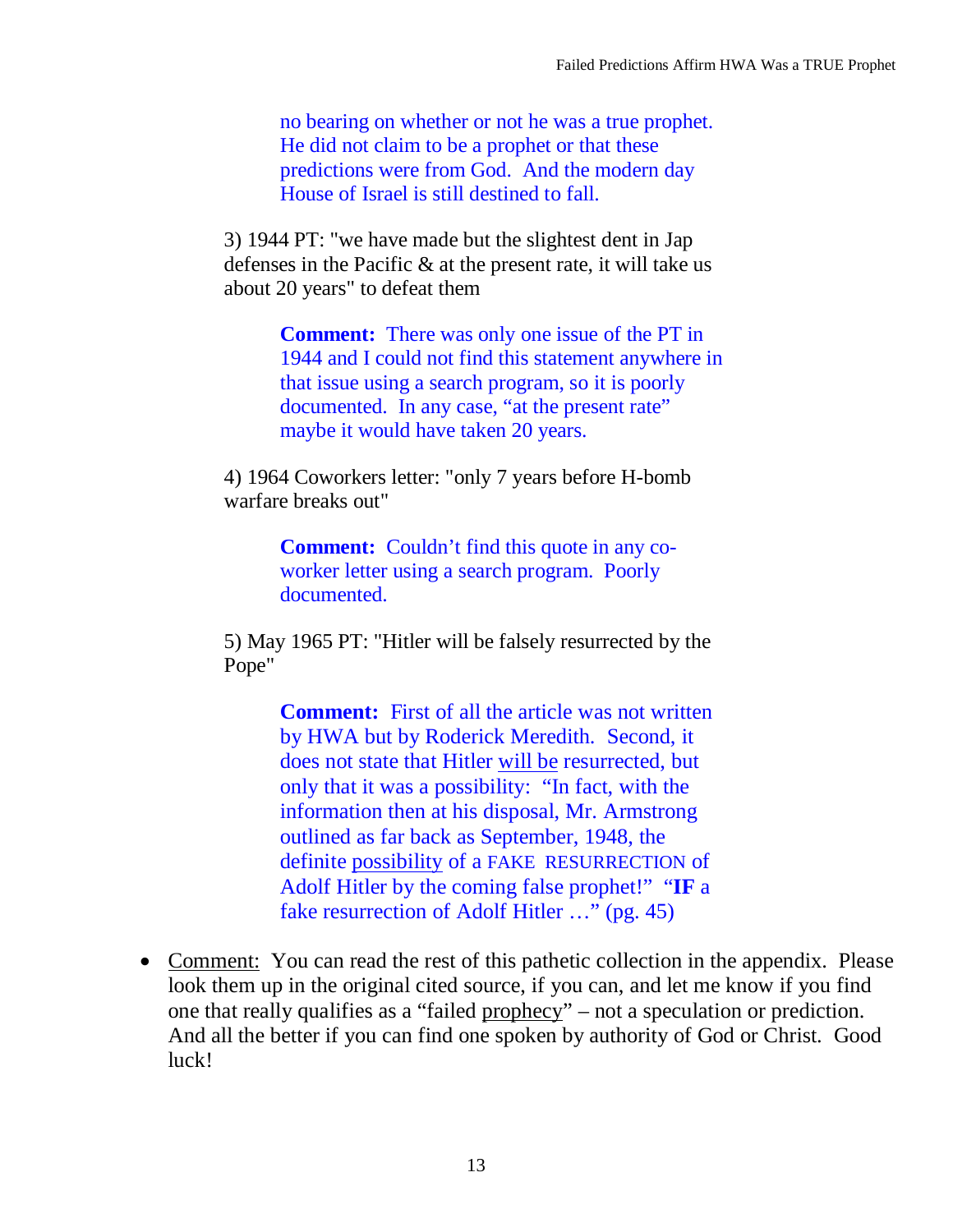- 4. Predictions spoken on Christ's authority
	- "The God who is REAL says of OUR PEOPLES: 'Prophecy against the prophets of Israel . . . O Israel, thy prophets are like the foxes of the deserts. Ye have not gone up into the gaps, neither made up a hedge for the House of Israel TO STAND in the BATTLE IN THE DAY OF THE ETERNAL (Ezek. 13:1-5).' That is NOT a message to ancient Israel—but to OUR NATIONS OF TODAY. The 'DAY OF THE ETERNAL'—a time foretold in more than thirty prophecies—is going to strike between 5 and 10 years from now! You will know, then, how REAL it is. You will wish, then, you had heeded. I am not writing foolishly, but very soberly, ON AUTHORITY of the living CHRIST!" (**"HOW the U.S. Can END the Vietnam WAR . . . NOW!" Herbert W. Armstrong,** *The Plain Truth***, Feb. 1967, p. 47**)
	- "And now, finally, a last word to you who read this warning message -- this summary of the prophecies: YOU HAVE BEEN WARNED! Your immediate future is of your own choosing. You can take this lightly, let it slip from mind, allow yourself once again to be absorbed in the mechanics of today's complex society that you put this out of mind. If you do, you have now read YOUR FATE - - and I say to you on authority of God Almighty that it is absolutely SURE!" (**Herbert W. Armstrong,** *1975 in Prophecy***, pg. 31**)
	- **"**The destruction of the United States of America is foretold in YOUR BIBLE. It is foretold by Isaiah, Jeremiah, Ezekiel, Hosea, Amos, Micah, and others. It was foretold by Jesus Christ Himself! But the worldly churches and their ministers, all divided into sects and denominations, bound by sectarian creeds and blinded by world-wide spiritual deception, deceived, by a devil who poses as GOD and has deceived the WHOLE WORLD—they do not understand the Bible, and do not perceive what is so clearly prophesied!

Yet this catastrophe is sweeping on toward an unsuspecting America with increasing momentum—and in a few years it will STRIKE—suddenly, unexpectedly! "AS A SNARE," said Jesus, will this SUDDEN DESTRUCTION come. Then it will be too late!

Listen, dear Co-Worker! To set your heart, your mind and interest now in the pursuits of THIS WORLD, or THIS LIFE,—to ignore this appeal, and this PRIVILEGE, to HELP TO YOUR VERY UTMOST in the closing work of God to figure that you can't afford to spare anything now for God's cause because of OTHER worldly interests—is to enjoy a fool's paradise, and find yourself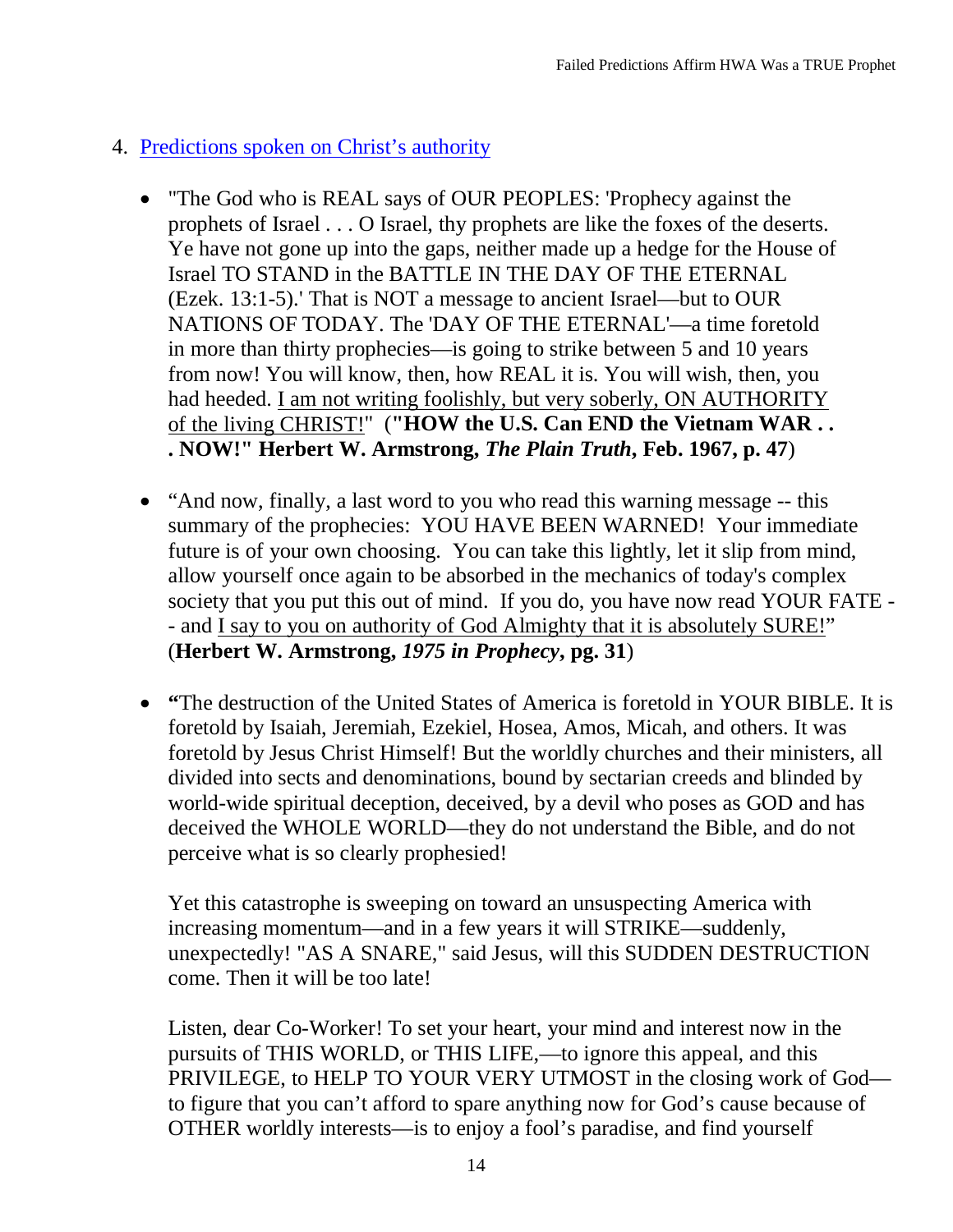suddenly, when least expected, in just a few years, caught in the snare of this oncoming DESTRUCTION! I tell you, ON THE AUTHORITY OF JESUS CHRIST, IT IS COMING!" **(Co-worker Letter, December 8, 1947)**

• "Up to now, western Europe has relied on United States power to hold back the Red avalanche. NOW THE PRIDE OF OUR POWER IS BEING BROKEN. Other nations are fast losing faith in it.

Reds are now shouting, for the first time, 'The United States is clearly defeated. It is already wobbly as a world power.' As soon as western European nations begin to really believe that, they will UNITE. And when they do, says GOD in His prophecies, they will turn first on OUR PEOPLES! My job, now, is to WARN YOU, my dear friends—and to warn the whole world. THIS IS REAL. And this is by authority of Jesus Christ!" (**Co-worker letter, July 5, 1960**)

- Comment: These are statements made by Herbert Armstrong on Christ's authority which did not come to pass in the timeframe originally given. Please read the sections on "The Prophet Jonah," "Ezekiel the Prophet," and "Other Examples" for probable explanations of the delays.
- 5. HWA disproves the Bible ("exegesis" on HWA's "exegesis" about Tyre)
	- Comment: The claim that HWA's explanation of the prophecy against Tyre disproves the Bible is ridiculous. First of all, the Bible cannot be disproved by something someone says or writes, and a misunderstanding of a prophecy does not disprove the Bible. Secondly, the claim is not honest because it does not include everything that HWA wrote on the subject. As with other subjects, HWA's understanding of this prophecy improved through time. The claim that his explanation was incorrect is based on an earlier incomplete understanding of the time frame for the prophecy, and does not include what he subsequently came to see. Please read the later section on ["Ezekiel the Prophet"](#page-19-0) for a more complete explanation of God's prophecy against Tyre. When the proper time frame for the fulfillment of the prophecy is understood, HWA's statements are found to be true.

#### Attitudes of the Accusers

The fruits of the spirit of God are these: love, joy, peace, longsuffering, gentleness, goodness, faith, meekness, and temperance (Gal.5:22,23).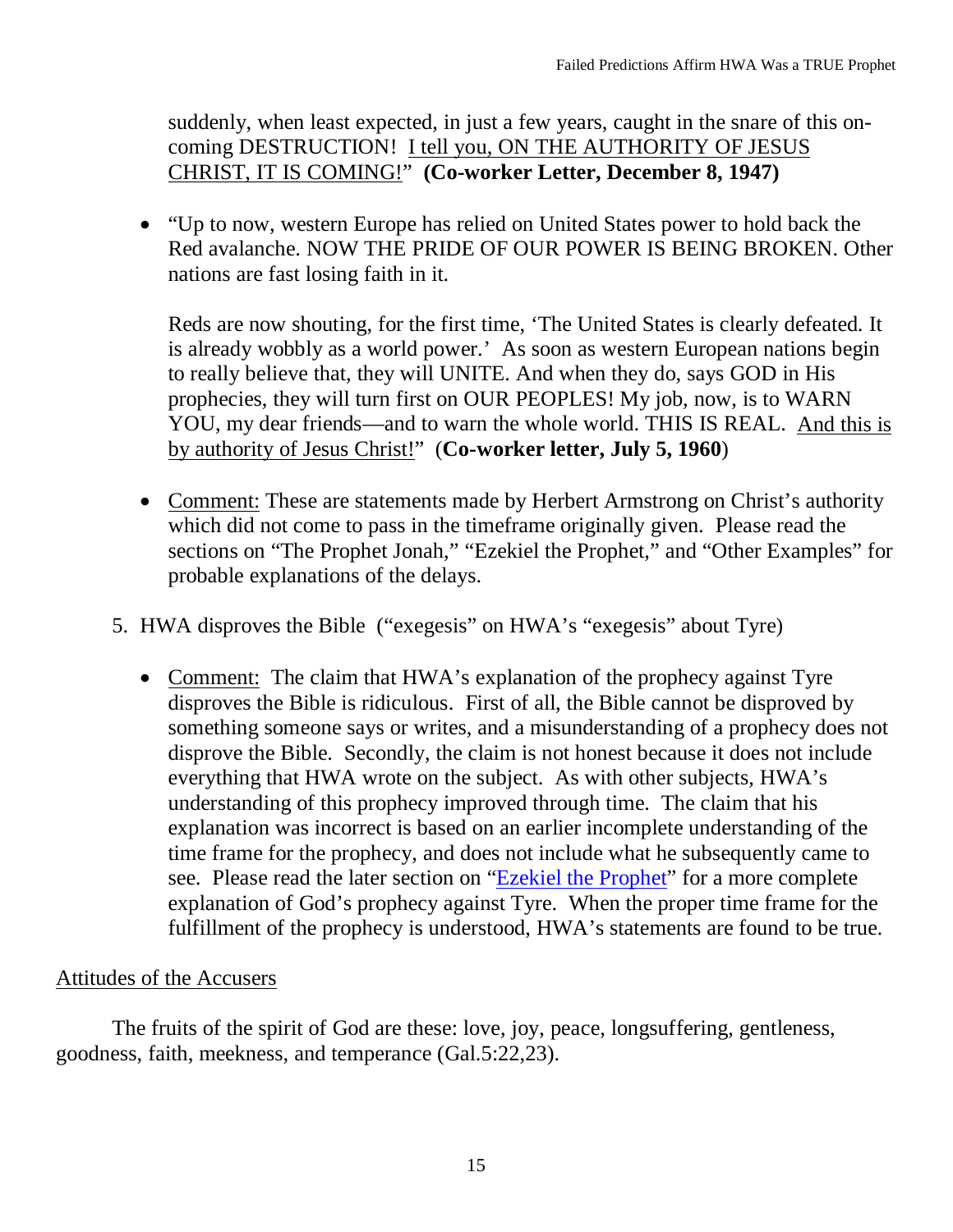But the works and attitudes of the devil are these: adultery, fornication, uncleanness, lasciviousness, idolatry, witchcraft, hatred, variance, emulations, wrath, strife, seditions, heresies, envyings, murders, drunkenness, revellings, and such like (Gal.5:19-21).

Blatant in some and less obvious in others, many HWA accusers display bitter or negative attitudes. Some have a tear-down approach with nothing better to offer. One needs to evaluate the true motivation behind anyone who is attacking HWA – is it the love of God which "covers a multitude of sins" (1 Pet.4:8), or is it the attitude of the devil who is the "accuser of the brethren" (Rev.12:10)? Do those who call HWA a false prophet truly display the fruits of God's holy spirit listed above, or are they unwittingly doing the bidding of Satan the devil?

Here are some excerpts taken from the list of Herbert Armstrong's supposed "208 Failed Prophecies," parts II & III. Please take note of the foul spirit that is behind this onslaught against HWA.

… that repulsively stupid old loon Gerald Waterhouse …

… fraudulent old fart …

… himself in his fat, fart-filled odious and all-too-long life, filled as it was with needless luxuries and bizarre perversions.

… the old fart …

… his decade of rape and incest perpetrated on his own daughter and the weird diary he still kept in his 60s and 70s about his own masturbation activities …

… bullet-headed little fart …

… Herbert and his foul ministers …

- … his foul old man …
- … the satanic, child raping little shit …
- … that old fool …
- … the old goat …
- … Wrong again, ass-holes.
- … Amb-ASS-a-DORRRRE …
- … the parasitical jerks …
- … a man with a smaller intellect than a dead pea …
- … his rampant STUPIDITY.
- … that lobotomized idiot Raymond McNair …
- … all those braying asses …

… father liked daughter - enough to repeatedly rape her for 10 years.

… repeated rape and incest, multiple sexual deviation, fornication, verbal sexual abuse of teenage girls and many other activities.

… deranged idiots …

Burn, Herbie, burn, baby.

The fat, foul, little old pervert was such a twisted Son of Satan Himself …

… the hypocritical, sanctimonious and plain, f\_\_king stupid "gems" of Herman Hoeh …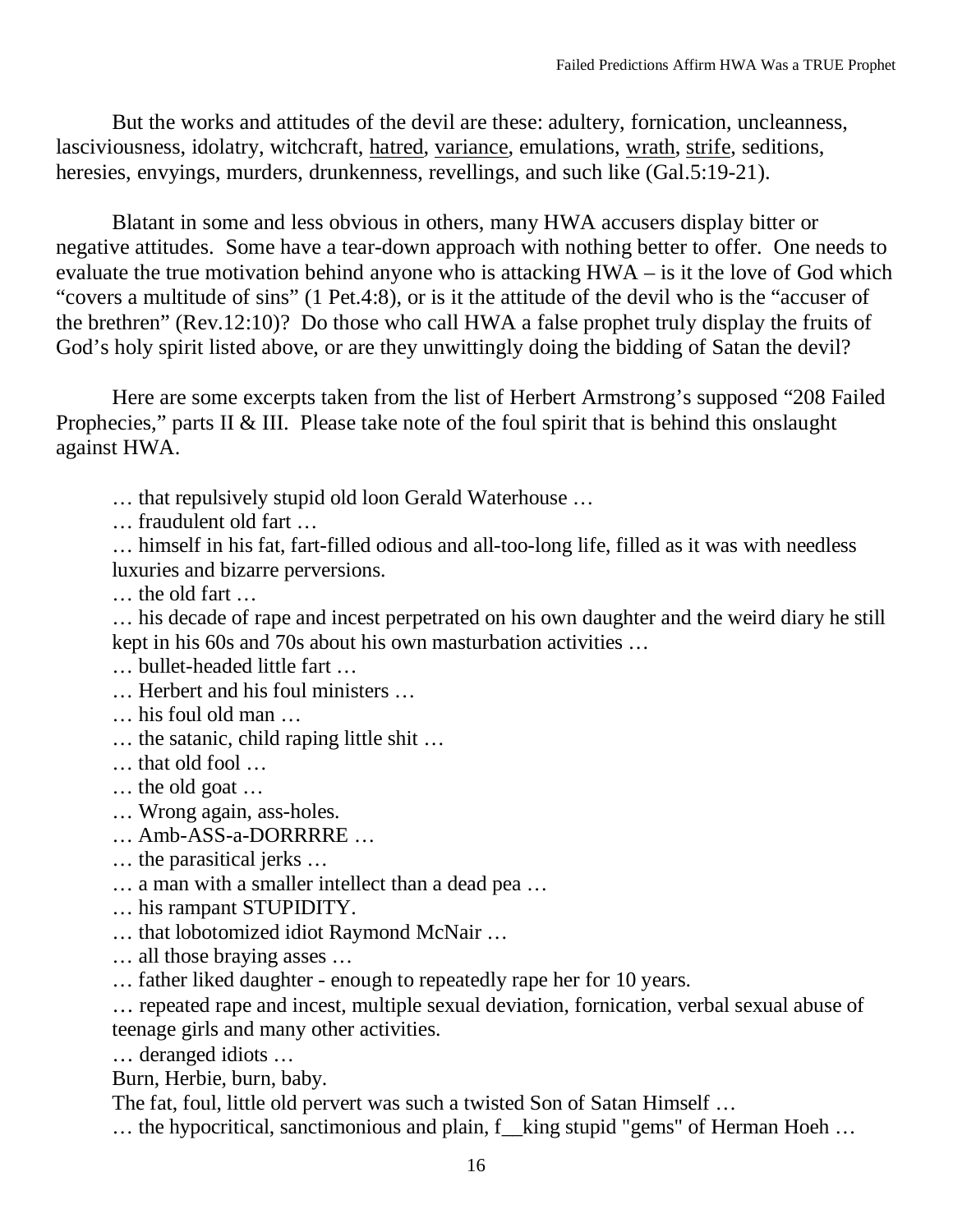… the phony old fart …

… his accompanying ass-lickers.

… you hypocritical, stupid, judgmental old fart.

… the masturbating on video king …

They have busted their collective asses …

… ignorant little jackass like Herbert …

… God Almighty was a crazed clockmaker and anally-minded number-picking nerd …

After all, hadn't God given him his daughter Dorothy to "enjoy" for his own sexual pleasure? That is what he told HER during the 10 years that he repeatedly committed incest upon her, often forcibly.

Well, sorry to pour cold water on yet another of "The Apostle's" wet dreams ...

… while he indulged in repeated acts of incest.

… \$200,000 a year ass-licking executives …

… the whole world was piss ignorant …

… exposed his sexual perversions …

The old bastard …

… Hoeh was talking through his ass.

Bozo Waterhouse …

#### Summary

Almost all of HWA's failed predictions were his own speculations, and not prophecies spoken by God's authority. In fact HWA said, "I do not claim to be a prophet at all." (Plain Truth, Nov. 1967, Personal pg.1) But while HWA did not claim to be a prophet, he did nevertheless hold that office by virtue of holding the higher office of Apostle – just as Abraham and David are referred to as prophets because they held higher positions (Gen. 20:7; Acts 2:29,30).

"Emphatically I am NOT a prophet, in the sense of one to whom God speaks specially and directly, revealing personally a future event to happen or new truth, or new and special instruction direct from God – separate from, and apart from what is contained in the Bible. And I never have claimed to be." (Tomorrow's World, Feb. 1972, Personal pg. 1)

Most criticisms of HWA's predictions are poorly documented and taken out of context, and completely ignore his many accurate big picture predictions listed in the next section.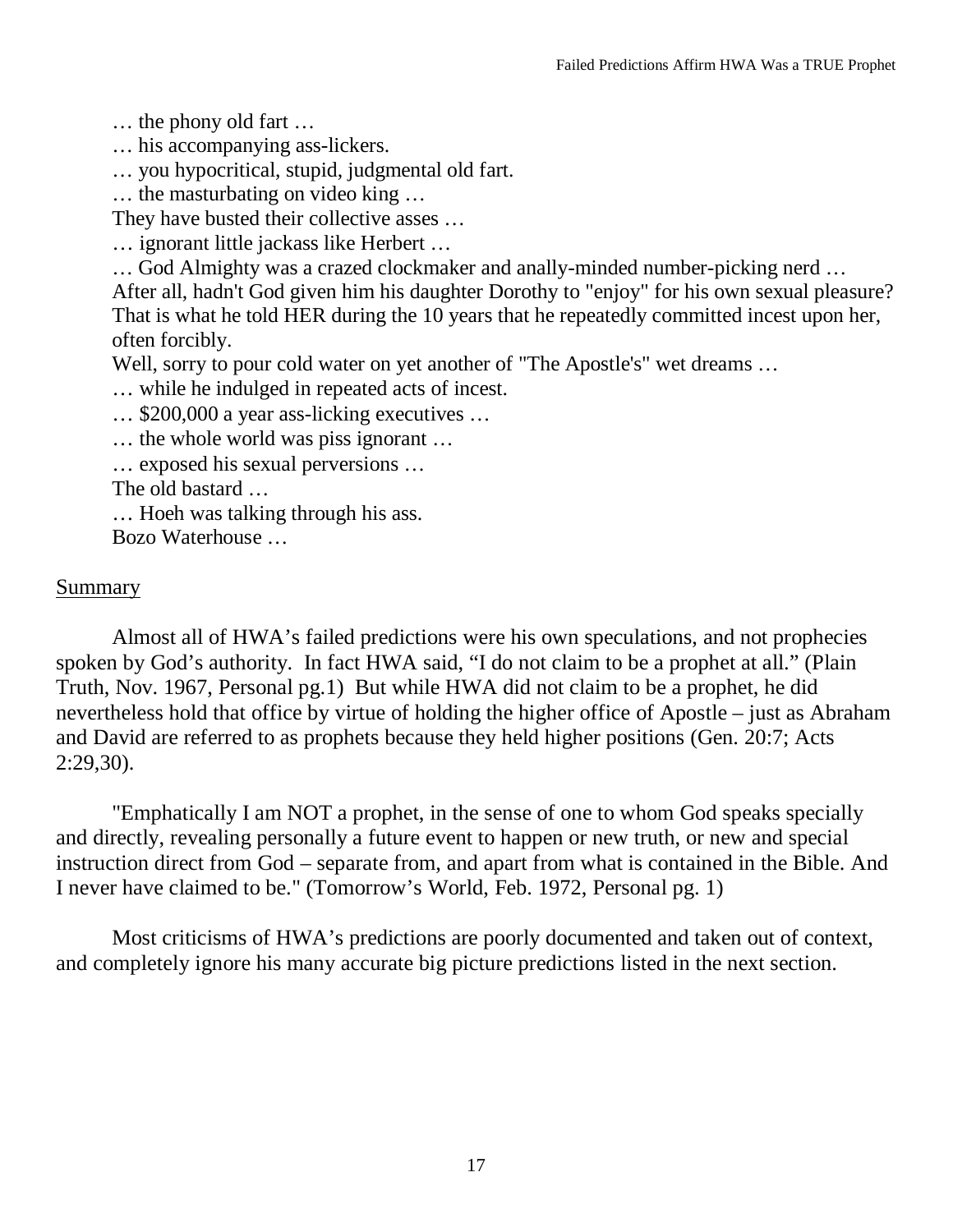## **Accurate Predictions**

<span id="page-17-0"></span>Here are a few of the many articles dealing with large scale predictions that appeared in various WCG publications for over half a century. These are Bible-based predictions involving whole nations, regions, and empires. Although some of the human guesses as to specific details may have failed or not yet occurred, the overall Bible-based predictions continue toward their inevitable fulfillments.

| WHAT'S PROPHESIED ABOUT RUSSIA!                | PT Nov-43   |
|------------------------------------------------|-------------|
| <b>RUSSIA IN PROPHECY</b>                      | $PT$ Apr-81 |
| WHAT'S PROPHESIED FOR RUSSIA AND CHINA         | PT Feb-85   |
| WHY RUSSIA WILL NOT ATTACK AMERICA!            | PT May-86   |
| <b>SOUTH ASIA IN PROPHECY</b>                  | PT May-80   |
| THE SUEZ CRISIS IN PROPHECY!                   | PT Oct-56   |
| THE ARAB WORLD IN PROPHECY                     | PT Dec-79   |
| THE MIDDLE EAST IN PROPHECY                    | PT Sep-83   |
| <b>GERMANY IN PROPHECY-PT 1</b>                | PT Dec-62   |
| <b>GERMANY IN PROPHECY-PT 2</b>                | $PT$ Jan-63 |
| <b>FORETOLD 22 YEARS AGO!</b>                  | PT Dec-56   |
| PROPHESIED EVENTS SPEED ON IN EUROPE!          | PT Jul-38   |
| (but not with Hitler & Mussolini)              |             |
| BIBLE PROPHECY FORTELLS A STRONG UNITED EUROPE | TW Feb-70   |
| EUROPE & CHURCH PART 10: THE FINAL UNION       | PT Jun-84   |
| THE COMING WORLD SUPER-GOVERNMENT              | $PT$ Jul-35 |
|                                                |             |

While some of HWA's predictions spoken on God's authority have not happened when he thought they would, they are still moving toward fulfillment. No one can say that they have definitely failed – only that they have not occurred yet. These "big picture predictions" are not simple one-time events, but rather massive movements of history spanning many years, which are now closer to complete fulfillment than ever before.

The four major end-time powers are now plainly visible and ready to commence their final roles: 1) a united Europe led by Germany as the King of the North (Dan.11:40), 2) a radical Islam awaiting its Mahdi as the King of the South (Dan.11:40), 3) a military and economic powerhouse in Asia led by a rising China and a resurgent Russia as the Kings of the East (Rev.16:12), and finally 4) a declining United States and Britain awaiting their captivity as the disobedient House of Israel.

Spend time studying these, and not the internet lists of insignificant human speculations that didn't pan out.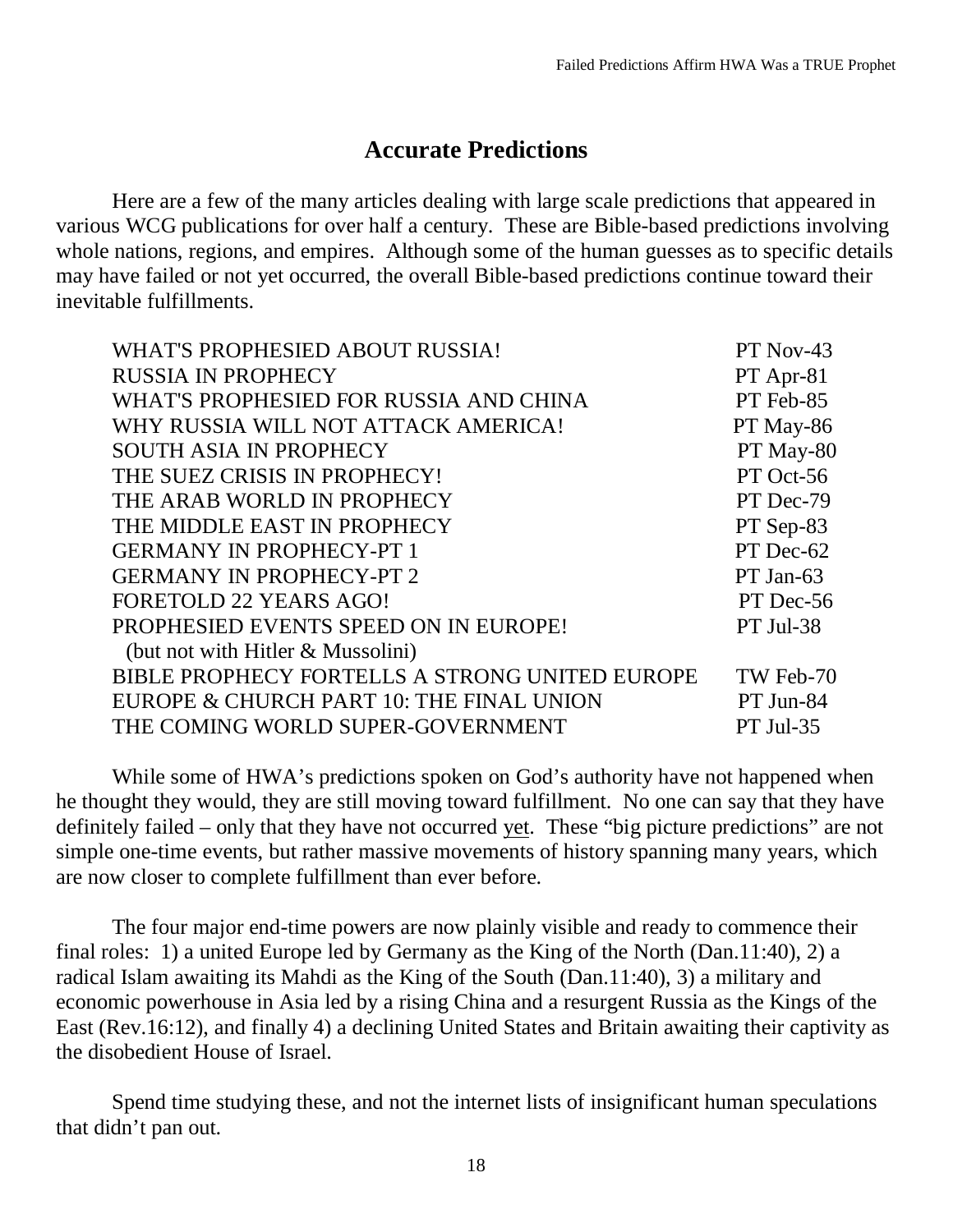## **The Prophet Jonah**

<span id="page-18-0"></span>Now if a religious man's predictions do not come to pass as given, but he made no claim to be speaking in God's name, then they were nothing more than his own speculations and have no bearing on whether or not he is a true prophet. But if his failed predictions were spoken in God's or Christ's name, then there are two possibilities: either 1) he spoke them presumptuously and God will deal with him later (but this alone does not mean he is a false prophet), or 2) God repented and altered or delayed the fulfillment.

A biblical example of this latter case can be read in the story of the prophet Jonah, who was sent by God to cry against the wicked city of Nineveh (Jon.1:1-2). Jonah predicted that the city would be destroyed in forty days (Jon.3:4), but because the people of Nineveh believed God (v.5) and turned from their evil ways (v.8,9) God repented and did not destroy it (v.10). As Jonah had feared, God was merciful and changed His mind about the predicted overthrow of the city (Jon.4:2). It did not happen as Jonah had predicted!

So now was Jonah a false prophet because his 40-day prediction failed to occur, as skeptics could certainly have claimed? No – rather Christ acknowledged him as a prophet whose preaching caused a city to repent and postpone its judgment (Mt.12:39,41). Nineveh, however, was destroyed later in 612 BC because its repentance did not last.

Like Jonah, HWA made predictions of judgment which did not come to pass when stated. Was HWA therefore a false prophet because he predicted the downfall of the modern-day House of Israel (U.S. & Britain) within a specified number of years and it didn't happen? Or did his preaching perhaps bring about sufficient repentance to avert the judgment? After all, that is the purpose of a true prophet (Jer.26:3,13).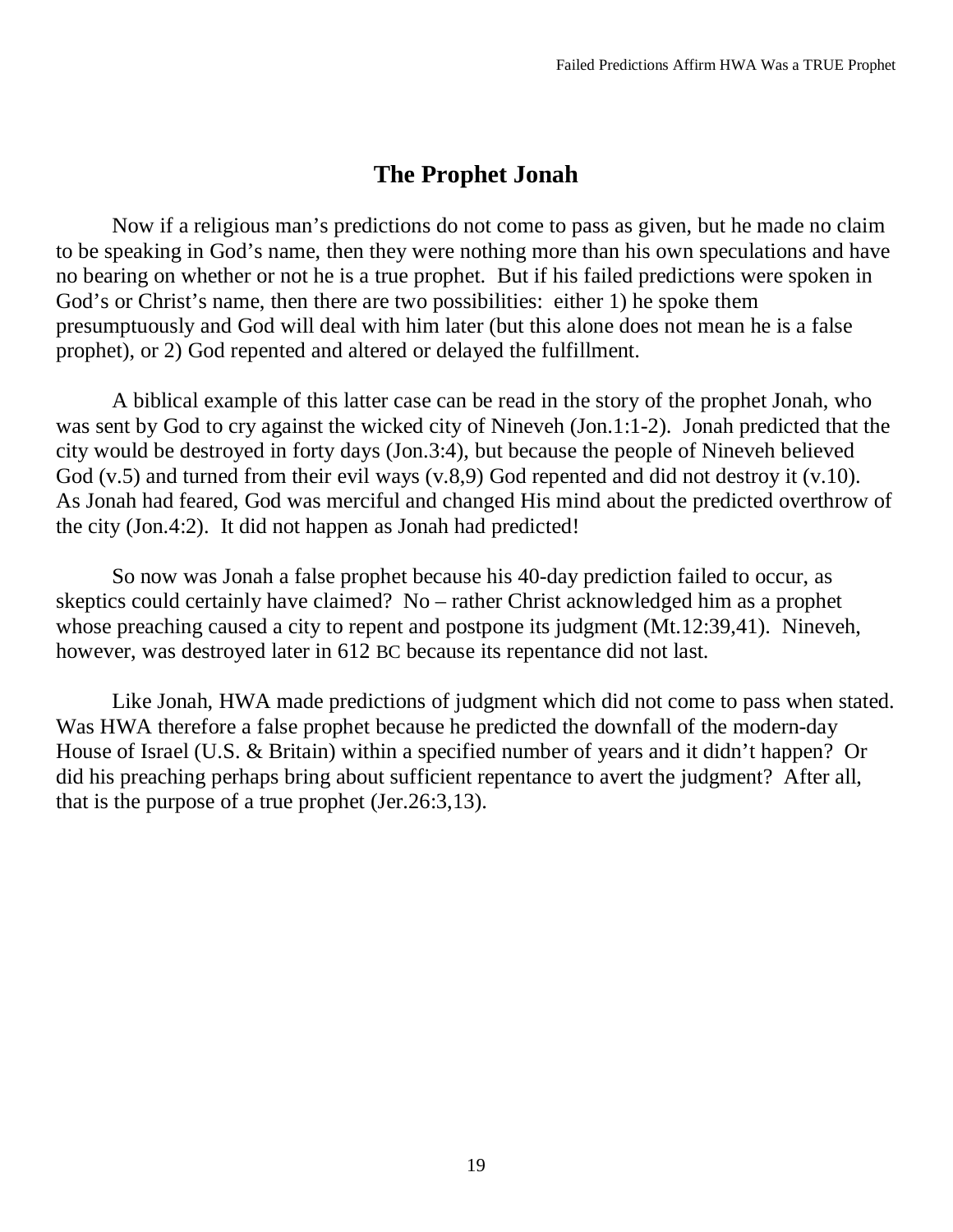## **Ezekiel the Prophet**

<span id="page-19-0"></span>If Jonah could have been called a false prophet because his 40-day prophecy against Nineveh failed to occur, then so could Ezekiel the prophet because he, too, gave prophecies that failed to occur in his lifetime. In particular, parts of his prophecy against Tyre were either only partially fulfilled or not fulfilled at all.

The prophecy delivered by Ezekiel in chapter 26 v. 3-14 states that the city of Tyre would be besieged and trodden down by the king of Babylon, its wealth plundered, and the city scraped like the top of a rock, never to be inhabited again. However, while history records that Nebuchadnezzar the king of Babylon did besiege and tread down the city, he plundered no great wealth from it (God later gave him Egypt as the wages he should have gotten from Tyre, Ez.29:17-20), he did not scrape it like the top of a rock, and the city remains inhabited to this day. And so, although Ezekiel's prophecy continued to be partially fulfilled over the ensuing centuries, and will be completely fulfilled at Christ's return, nevertheless, skeptics of his day could easily have accused him of being a false prophet because they did not personally see the total fulfillment of this prophecy he delivered. [For a full explanation of this prophecy, see "A New Look at Ezekiel's Prophecy on Tyre", Good News magazine, Dec. 1980, pg. 4; and also HWA's comments in the Plain Truth magazine, Jan. 1974, pg. 17]

So again we see that a prophecy originating directly from God is not necessarily cast in stone or fully understood immediately. Its fulfillment is subject to modification or delay resulting from repentance and God's mercy, and the scope and time span of the prophecy can be misunderstood. Perhaps HWA did make some statements based on the latter, but in any case it would be incorrect to label him a false prophet simply because some of his predictions have not yet occurred.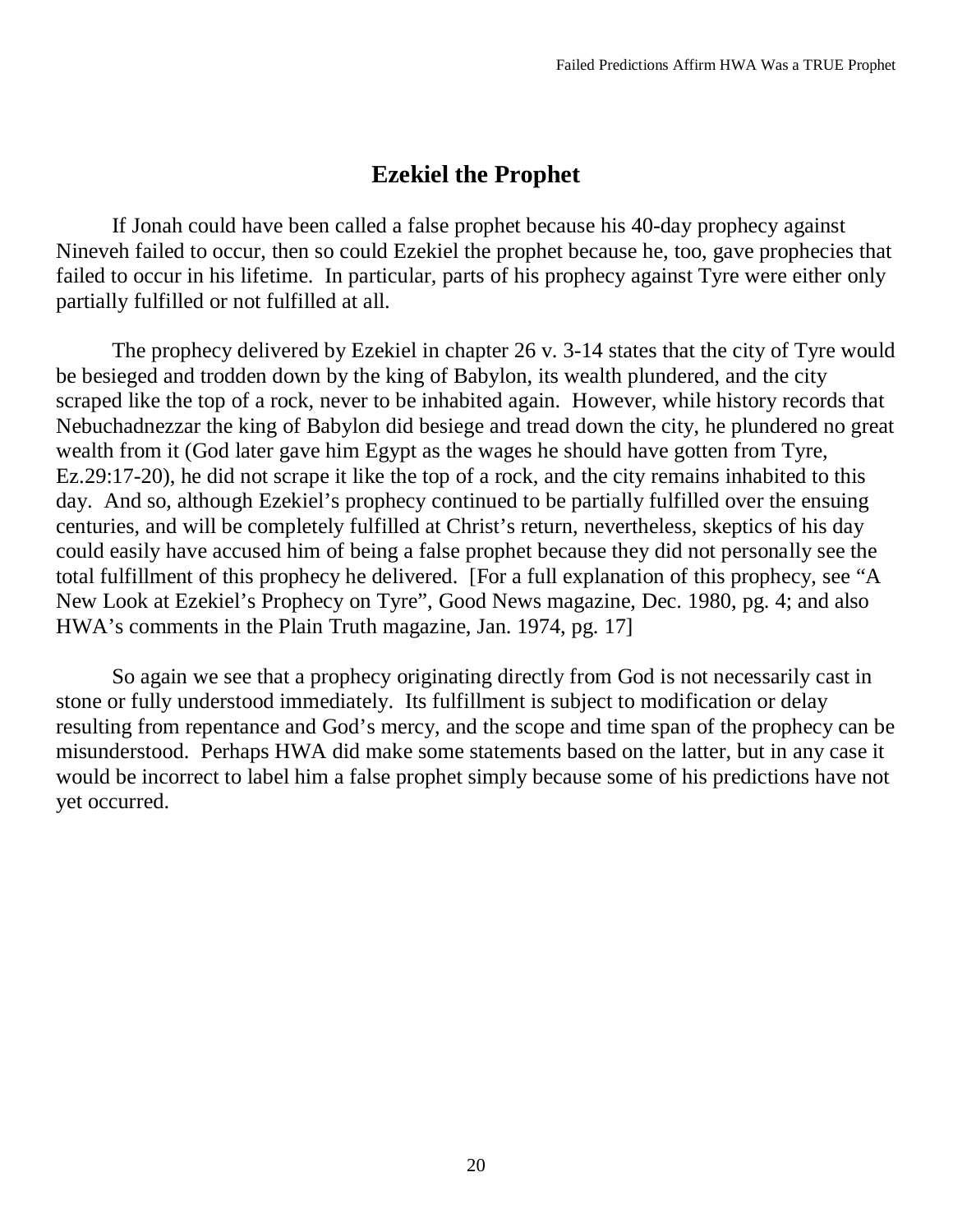## **Other Examples**

<span id="page-20-0"></span>There are also a number of biblical accounts that show God may repent upon obedience, or change His mind for other reasons, and that He can be moved by heartfelt prayer.

Read the account in Genesis where Abraham questions God about destroying Sodom and Gomorrah. After the Lord had determined to destroy those two cities for their wickedness (Gen.18:17,20,21; 19:13), Abraham proceeds to reason with God and convinces Him to spare the city if He finds just ten righteous people living there (Gen.18:23-33). Unfortunately He does not, so just the righteous individuals are spared.

Read the account in Exodus where Moses pleads with God not to destroy the Israelites He has just brought out of Egypt. They had quickly turned aside into sin (Ex.32:7,8), and the Lord had determined to consume them (Ex.32:9,10), but Moses reasons with Him (Ex.32:11- 13) and He changes His mind and does not do it (Ex.32:14).

Read the account in First Kings where king Ahab moves God to delay His punishment. Because of his extreme wickedness, the Lord had sent Elijah the prophet to pronounce evil upon him and his house (1 Ki.21:17-22), but because Ahab repented (1 Ki.21:27), even if only for a short time, God was moved and delayed the evil He had told Elijah to announce (1Ki.21:28,29).

Read the account in Second Kings where Hezekiah moves God to spare his life. After receiving a "Thus saith the Lord" from Isaiah the Prophet regarding his imminent death (2Ki.20:1), Hezekiah prays (2Ki.20:2,3), and God immediately changes His mind and heals him (2Ki.20:4-6). Here we have a prophetic pronouncement delivered by a prophet that is changed upon heartfelt prayer, and does not come to pass as originally stated.

Read the account in Second Kings where king Josiah causes God to delay punishment upon Jerusalem. This was a written prophecy (2Ki.22:8-13) that was confirmed by a prophetess (2Ki.22:14-17), yet it was altered and delayed because righteous king Josiah (2Ki.22:1,2) humbled himself before the Lord (2Ki.22:18-20). Here again God delays His originally intended timing of a delivered prophecy. This is also recorded in 2Chr.34:22-28.

Read the account in 1Chr.21:13-15 where the Lord, because of His great mercy (v.13), repents and cuts short a punishment He had determined upon Jerusalem. God's mercy can always come into play and alter the timing or fulfillment of anything He has purposed to do.

Read in the book of Jeremiah where God says, "At what instant I shall speak concerning a nation, and concerning a kingdom, to pluck up, and to pull down, and to destroy it; If that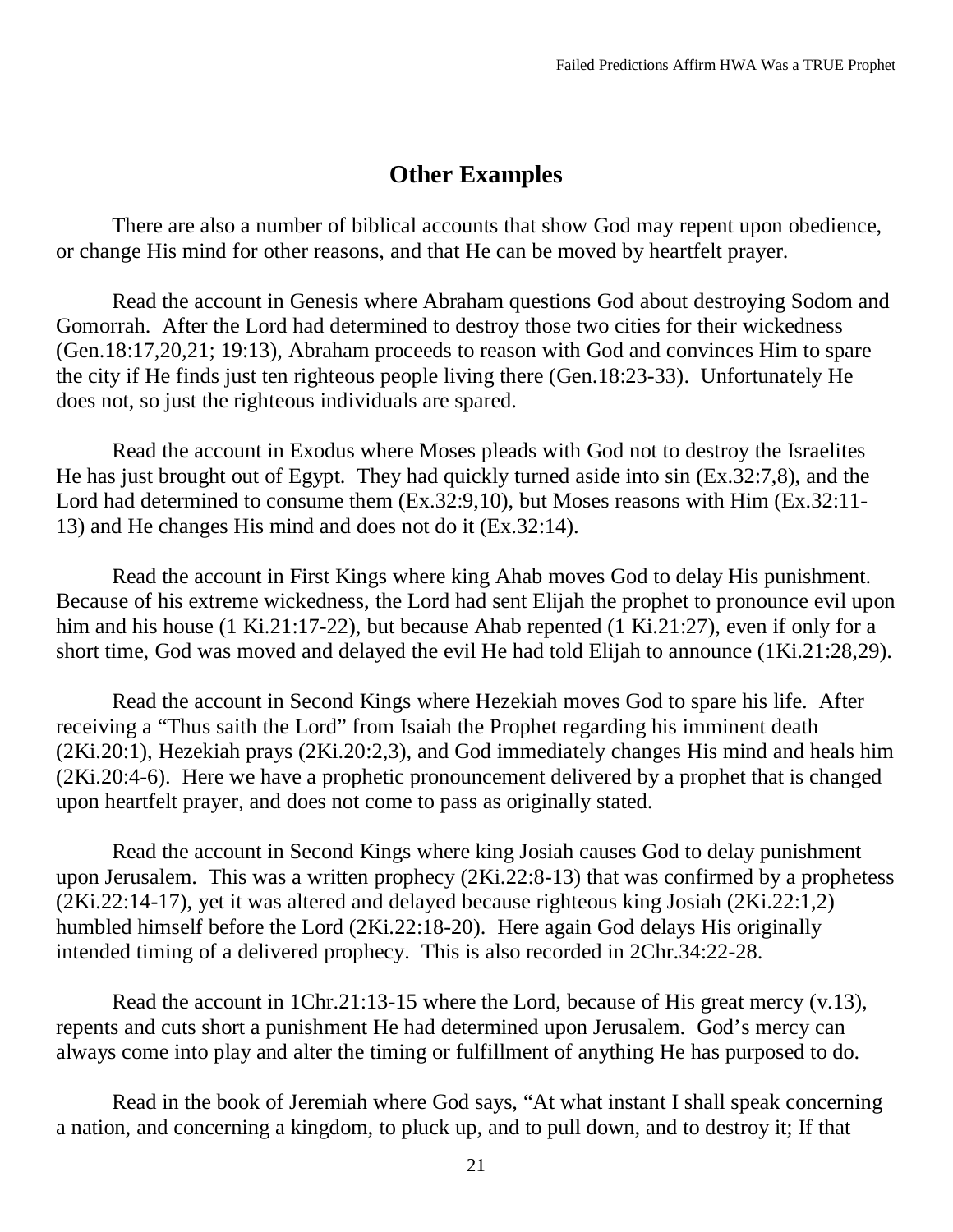nation, against whom I have pronounced, turn from their evil, *I will repent of the evil that I thought to do unto them.*" (Jer.18:7,8) And it is clear from the account in Genesis 18 (see above) that the repentance of only a relatively small number of individuals may be all that is required (Jer.5:1).

Also read in the book of Jeremiah where God says, "If so be they will hearken, and turn every man from his evil way, that *I may repent me of the evil*, which I purpose to do unto them because of the evil of their doings. Therefore now amend your ways and your doings, and obey the voice of the LORD your God; and *the LORD will repent him of the evil that he hath pronounced against you.*" (Jer.26:3,13)

And read in the book of Ezekiel where God explains the purpose of His sending a prophet with a dire prediction: "When I say unto the wicked, *Thou shalt surely die*; and thou givest him not warning, nor speakest to warn the wicked from his wicked way, *to save his life*; the same wicked man shall die in his iniquity; but his blood will I require at thine hand." (Ezek.3:18) **TO SAVE HIS LIFE** – God hopes the dire prediction will not have to be fulfilled!

And finally, read in the book of Ezekiel God's response to those who accuse His prophets of delivering failed visions (or predictions), the same criticism HWA receives from skeptics in the modern-day House of Israel today. (Ezek.12:21-28)

 $21$  And the word of the LORD came unto me, saying,

 $22$  Son of man, what is that proverb that ye have in the land of Israel, saying, The days are prolonged, and every vision faileth?

 $^{23}$  Tell them therefore, Thus saith the Lord GOD; I will make this proverb to cease, and they shall no more use it as a proverb in Israel; but say unto them, The days are at hand, and the effect of every vision.

 $24$  For there shall be no more any vain vision nor flattering divination within the house of Israel.

 $25$  For I am the LORD: I will speak, and the word that I shall speak shall come to pass; it shall be no more prolonged: for in your days, O rebellious house, will I say the word, and will perform it, saith the Lord GOD.

<sup>26</sup> Again the word of the LORD came to me, saying,

 $27$  Son of man, behold, they of the house of Israel say, The vision that he seeth is for many days to come, and he prophesieth of the times that are far off.

<sup>28</sup> Therefore say unto them, Thus saith the Lord GOD; There shall none of my words be prolonged any more, but the word which I have spoken shall be done, saith the Lord GOD.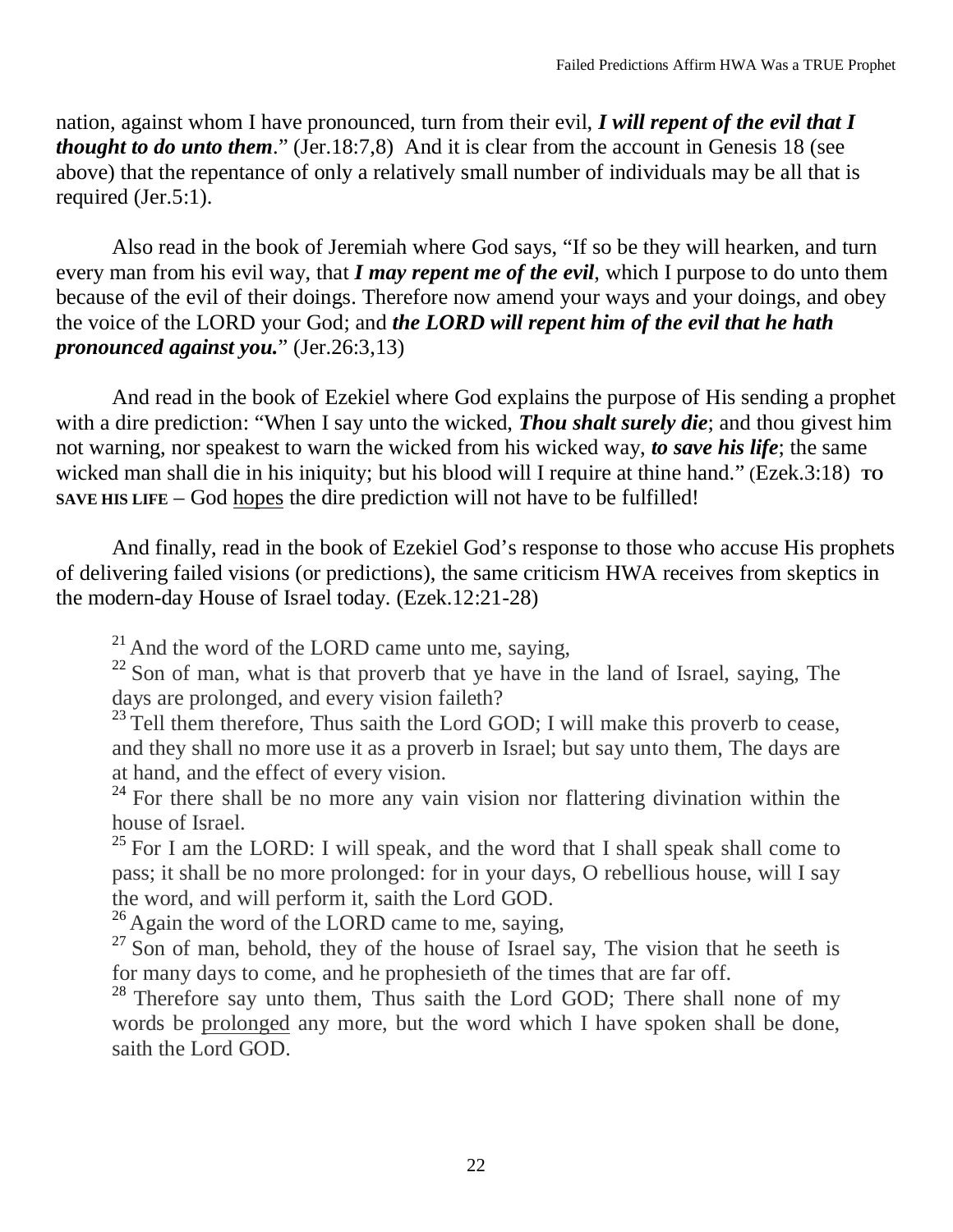# **Apostles Believed Time Was Short**

<span id="page-22-0"></span>If Herbert W. Armstrong mistakenly believed that he would live to see the return of Jesus Christ, then he was in good company because that is what Christ's original twelve apostles believed. From the scriptures below it is evident that they expected to see Christ set up the Kingdom of God in their lifetimes. In fact it was not until after they realized they were mistaken, that they undertook the task of canonizing the New Testament to preserve Christ's teachings for the future. First century skeptics could certainly have seized upon the statements below and accused Christ's servants of being false apostles:

And that, knowing the time, that now it is high time to awake out of sleep: **for now is our salvation nearer than when we believed. The night is far spent, the day is at hand**: let us therefore cast off the works of darkness, and let us put on the armour of light. (Rom.13:11-12)

But this I say, brethren, **the time is short**: … for the fashion of this world passeth away. (1Cor 7:29,31).

Behold, I shew you a mystery; **We shall not all sleep**, but we shall all be changed, In a moment, in the twinkling of an eye, at the last trump: for the trumpet shall sound, and the dead shall be raised incorruptible, and **we shall be changed**. (1Cor 15:51-52).

Let your moderation be known unto all men. **The Lord is at hand**. (Phil 4:5).

For this we say to you by the word of the Lord, that **we who are alive** *and* **remain until the coming** of the Lord will by no means precede those who are asleep. For the Lord Himself will descend from heaven with a shout, with the voice of an archangel, and with the trumpet of God. And the dead in Christ will rise first. Then **we who are alive** *and* **remain shall be caught up** together with them in the clouds to meet the Lord in the air. And thus we shall always be with the Lord (1Thes 4:15-17).

Not forsaking the assembling of ourselves together, as *is* the manner of some, but exhorting *one another,* and so much the more **as you see the Day approaching**.... "For yet a little while, *And* He who is coming will come **and will not tarry**" (Heb 10:25,37).

You also be patient. Establish your hearts, for **the coming of the Lord is at hand**  (James 5:8).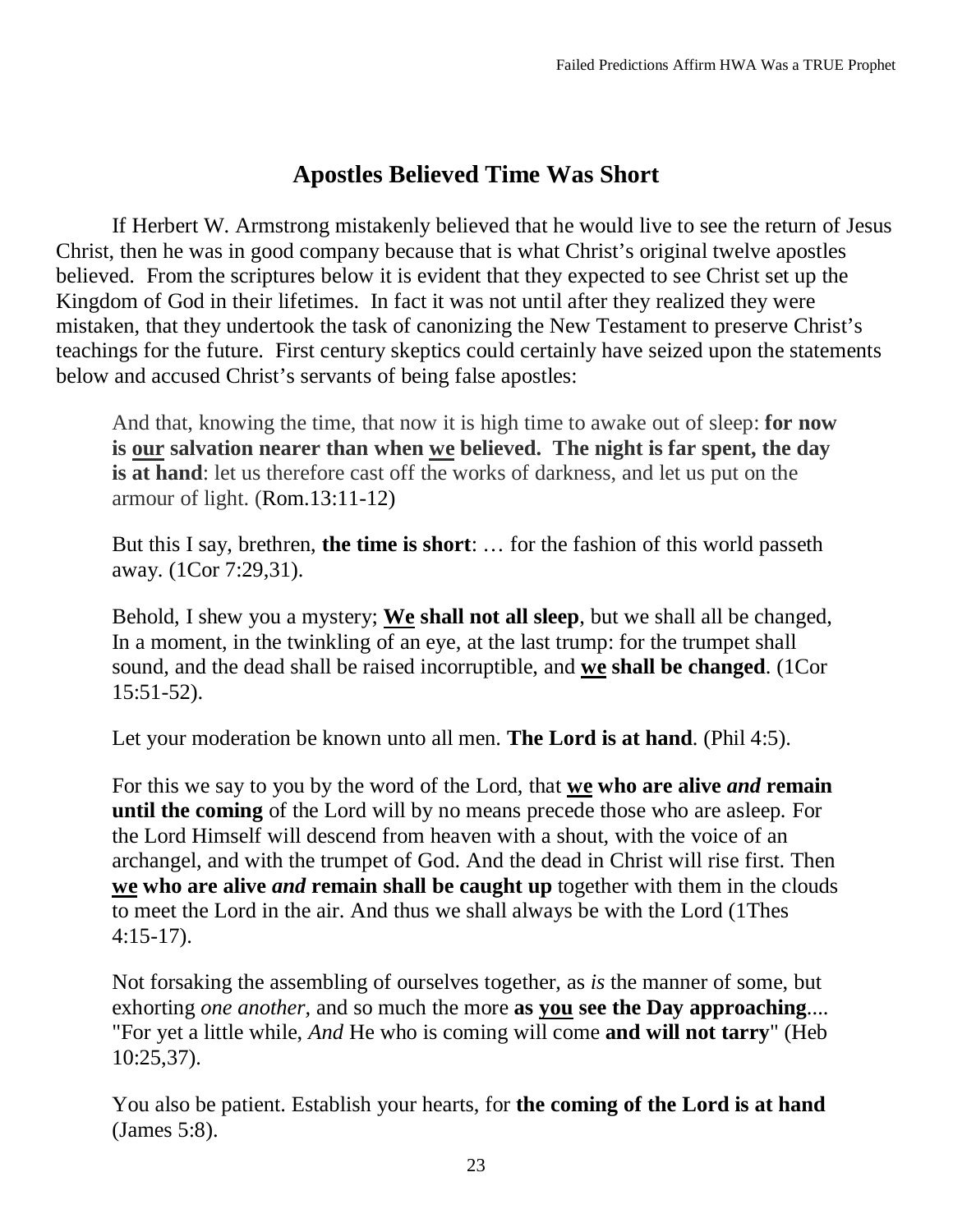**But the end of all things is at hand;** therefore be serious and watchful in your prayers (1Pet 4:7).

Little children, **it is the last hour;** and as you have heard that the Antichrist is coming, even now many antichrists have come, by which we know that **it is the last hour** (1Jn 2:18).

Actually, it was John the Baptist and Jesus himself who gave the disciples the impression that the Kingdom of God was imminent, as recorded in the gospels and the book of Revelation:

In those days came John the Baptist, preaching in the wilderness of Judaea, and saying, Repent ye: **for the kingdom of heaven is at hand**. (Mt.3:2)

From that time Jesus began to preach, and to say, Repent: **for the kingdom of heaven is at hand**. (Mt.4:17)

Now after that John was put in prison, Jesus came into Galilee, preaching the gospel of the kingdom of God, and saying, **The time is fulfilled, and the kingdom of God is at hand**: repent ye, and believe the gospel. (Mk.1:14,15)

Blessed is he that readeth, and they that hear the words of this prophecy, and keep those things which are written therein: **for the time is at hand.** (Rev.1:3)

**Behold, I come quickly:** hold that fast which thou hast, that no man take thy crown. (Rev.3:11)

**Behold, I come quickly:** blessed is he that keepeth the sayings of the prophecy of this book. (Rev.22:7)

And he saith unto me, Seal not the sayings of the prophecy of this book: **for the time is at hand.** (Rev.22:10)

And, **behold, I come quickly;** and my reward is with me, to give every man according as his work shall be. (Rev.22:12)

He which testifieth these things saith, **Surely I come quickly**. Amen. Even so, come, Lord Jesus (Rev 22:20).

And of course Jesus Christ and His disciples ARE accused of being false apostles, which is why He said to His disciples, "Remember the word that I said unto you, The servant is not greater than his lord. **If they have persecuted me, they will also persecute you**; ..." (Jn.15:20).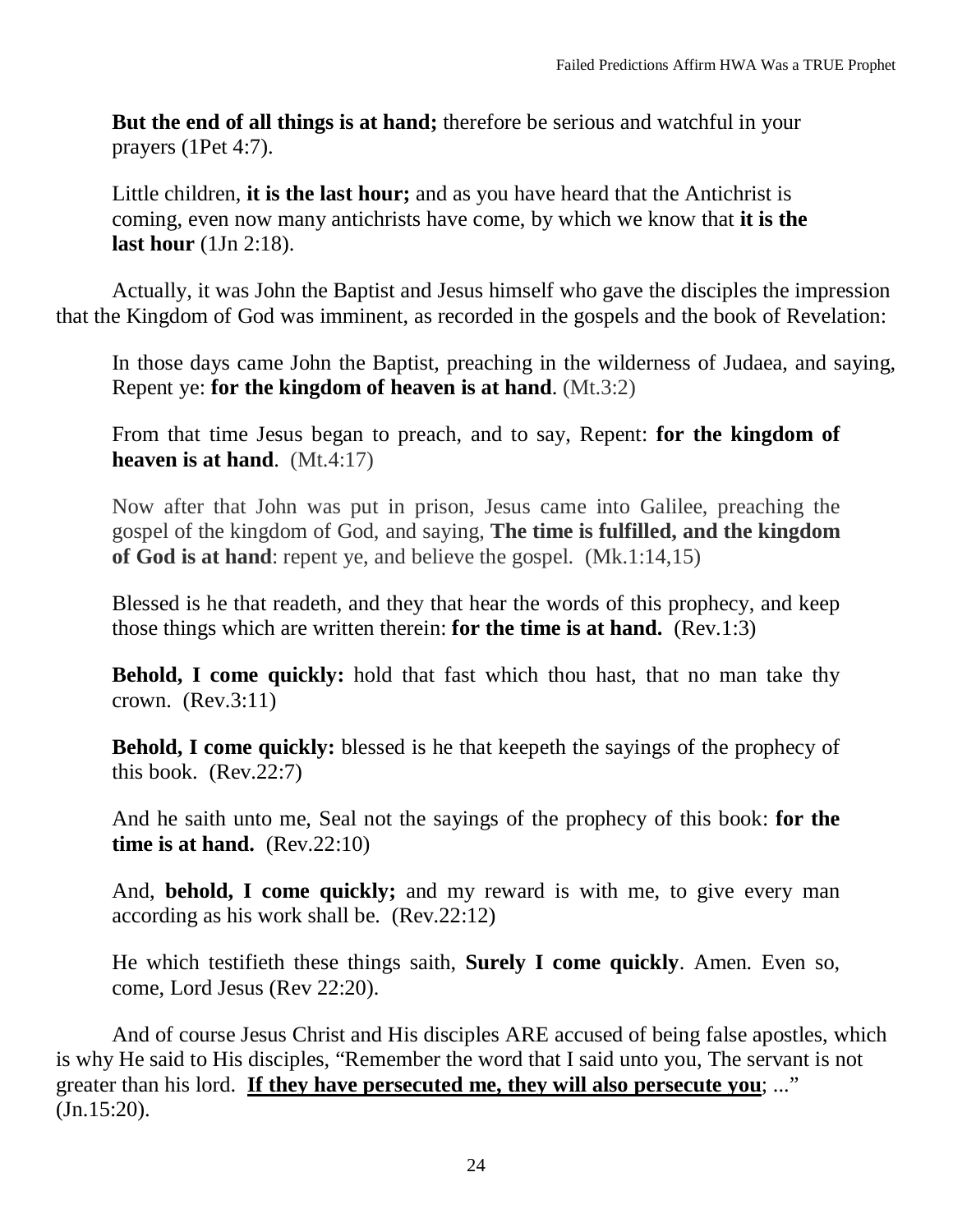## **Herbert W. Armstrong**

#### <span id="page-24-0"></span>Taught Bible Truth

Herbert W. Armstrong taught the plain fundamental Bible truth. He did not teach his own private interpretations of scripture [\(2 Peter 1:20\)](http://www.kingjamesbibleonline.org/2-Peter-1-20/), but took the Bible literally (except where obviously allegorical or poetic) and let it interpret itself. He did not pick and choose Bible verses but used the entire Bible to arrive at true doctrine. And he always said, "Don't believe me – believe your Bible – believe God!" And though some have slandered the man, there do not exist other than futile attempts to disprove the plain, fundamental Bible truths that he taught.

#### Turned People Toward God

Herbert W. Armstrong taught repentance from sin and obedience to God's Ten Commandments. He taught people to live by every word of God as found in the pages of the Bible, and he taught faith and reliance on the Creator. And for over half a century he announced the establishment of the Kingdom of God on earth, and prepared individuals to teach God's way of life to the rest of humanity at that time. Herbert W. Armstrong's life was consumed with turning people toward God.

#### Growth of Work

It cannot be said of any work that a miraculous growth rate alone is proof positive that it is of God, but certainly it might be one piece of expected evidence.

"Looking back, now, over the actual physical circumstances, conditions, and happenings of those years, it seems utterly incredible that a work started in such a humble, crude manner without any visible backing could have survived, let alone continued to grow at the pace of 30 percent a year.

Of course this work did not double in size every day, every week, or even every year. But doubling in number of people reached, in number of precious lives converted, in radio power, and in scope of operation every two years and seven and a half months is, after all, a very rapid and almost unheard-of rate of growth. And that rate of redoubling continued nearly thirty years!" (Autobiography of Herbert W. Armstrong, hardback, Vol.2, pg.19,20)

In 1978 Mr. Armstrong wrote an article backing up his earlier statements that the work grew at an unprecedented rate of roughly 30% per year for 35 straight years from 1933 through 1968 ("RECORDS SHOWING 30%-per-year, 35-year GROWTH…", Good News, June 19, 1978).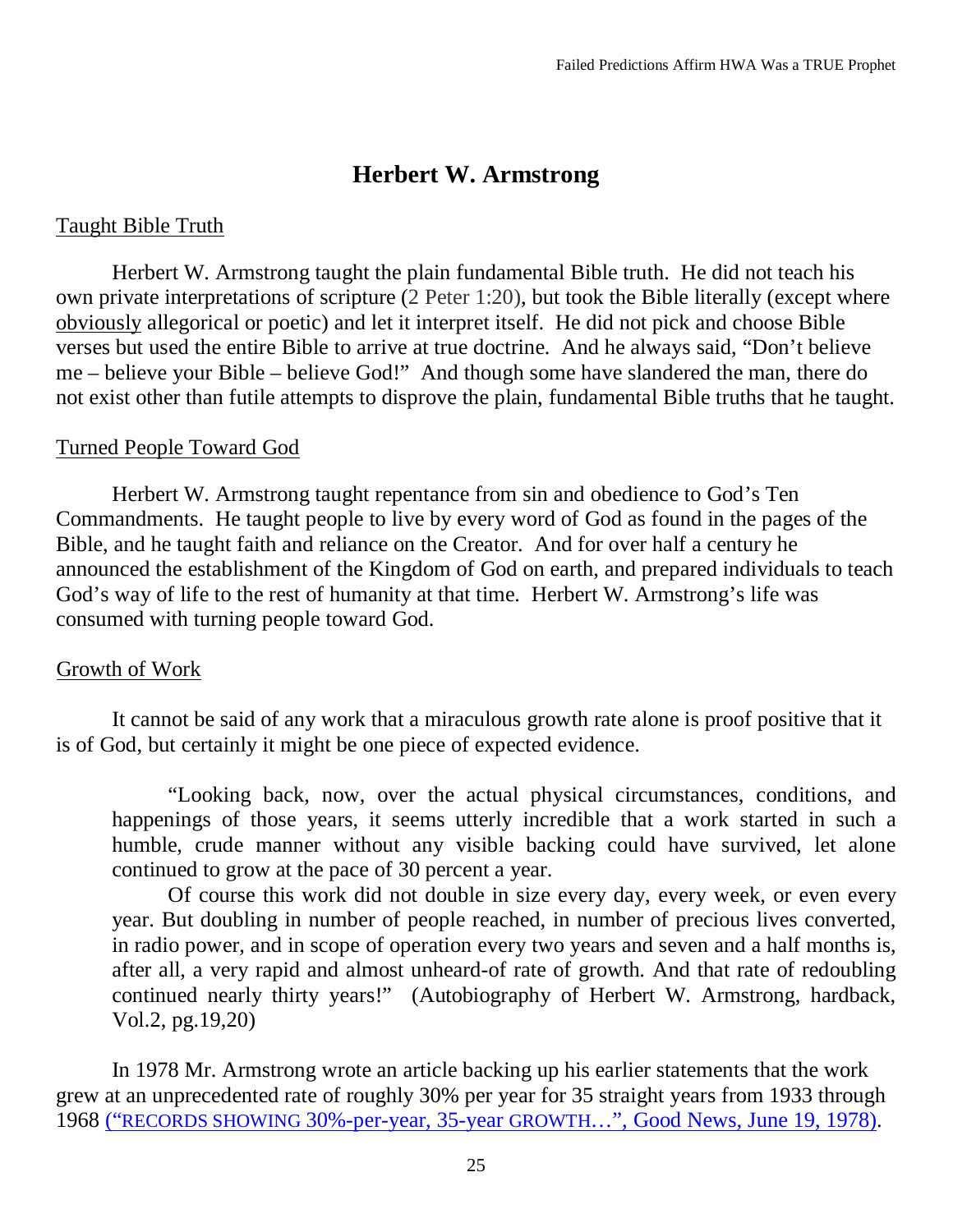Although only percentages were published in that article, actual statistical data has now been collected from official sources and presented here in the attached chart, and as can be seen, the numbers easily support Mr. Armstrong's claim.

## Spoke on Christ's Authority

Herbert W. Armstrong never claimed that everything he said or wrote was on the authority of Christ or God (as did not the apostle Paul, [1 Cor.](http://www.kingjamesbibleonline.org/1-Corinthians-7-12/) 7:12**)**. In fact he did express some of his own speculations and predictions based on Bible prophecy, some of which occurred or are occurring, and some of which may yet occur in the future. And a few are not likely to occur as he envisioned.

But some of the warnings Herbert W. Armstrong published were claimed to be on the authority of Jesus Christ or God. Below are some examples, which can be read in full context HERE.

"I am not writing foolishly, but very soberly, ON AUTHORITY of the living CHRIST!" ("HOW the U.S. Can END the Vietnam WAR . . . NOW!" Herbert W. Armstrong, The Plain Truth, Feb. 1967, p.47)

"I SAY TO YOU ON AUTHORITY OF GOD ALMIGHTY THAT IT IS ABSOLUTELY SURE!" (1975 In Prophecy!, p.31)

"I tell you, ON THE AUTHORITY OF JESUS CHRIST, IT IS COMING!" (Co-worker Letter, December 8, 1947**)**

"And this is by authority of Jesus Christ!" (Co-worker letter, July 5, 1960)

Whether or not his claim of speaking on Christ's authority was true can be ascertained by reading the rest of this document and studying what he taught from the Bible. The point here is that he did make such a claim, as biblical examples show God's true servants always do.

## Apostle

Not only did Herbert W. Armstrong claim to speak on Christ's authority, he also claimed to hold the office of Apostle. But again, the point here is not whether or not the claim is true, but that he did make the claim. The truth of the claim is, again, ascertained by reading all of this document, studying what he taught from the Bible, and investigating the fruits of his over half-century long ministry. Below are some documented quotes showing his claim of being Christ's end-time apostle.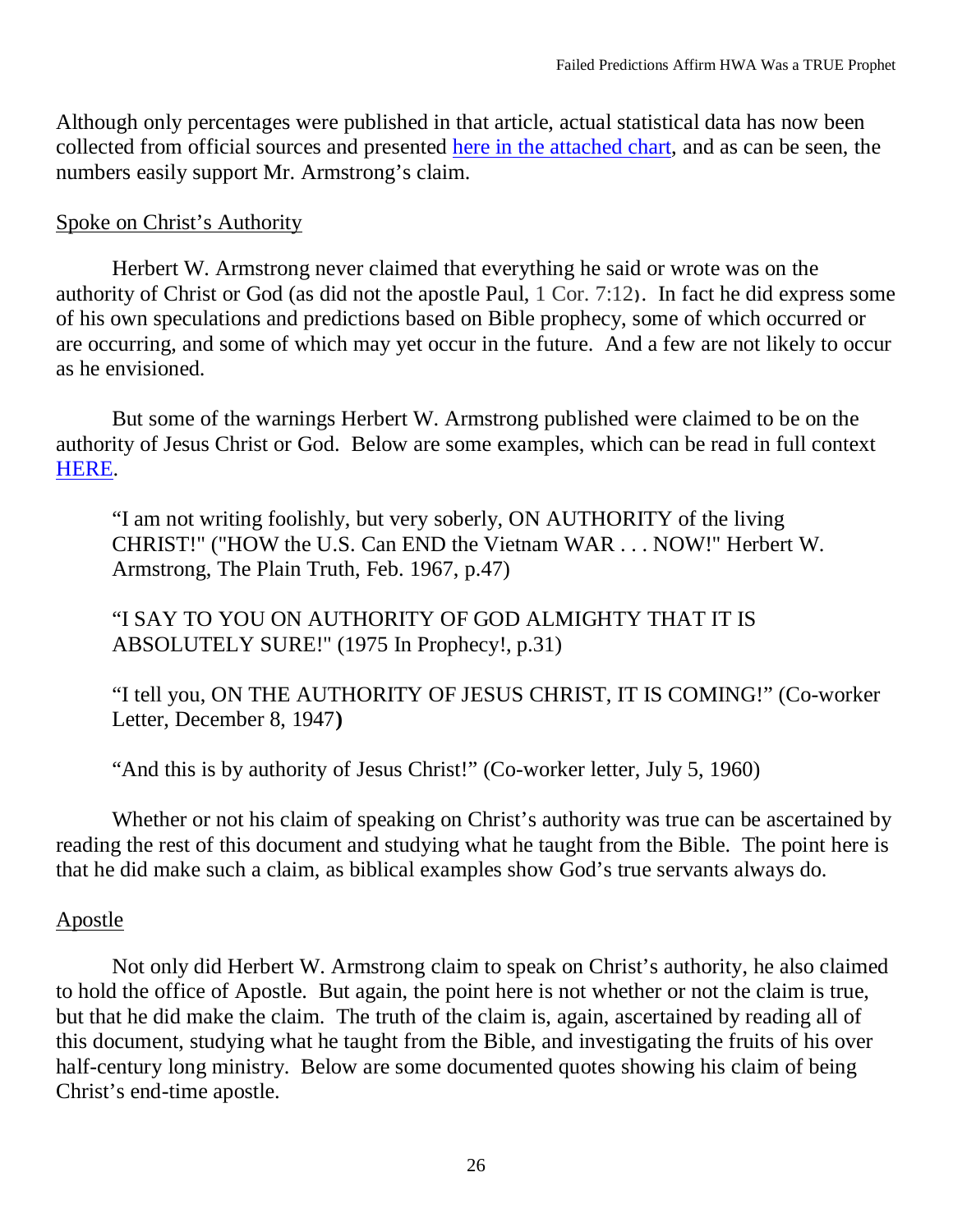"Jesus Christ has chosen and used only one apostle in our time." (Autobiography, Vol. 2, Ch. 81, June 22, 1978 letter)

"Now we need all the brethren to continue to rally behind Christ's Apostle." (Autobiography, Vol. 2, Ch. 82, January 28, 1979 letter)

"Christ has called and chosen His Apostle for this end-time job of the Great Commission!" (Autobiography, Vol. 2, Ch. 82, January 28, 1979 letter)

"… His chosen Apostle …" "… His Apostle …" "His ambassador and Apostle …" (Autobiography, Vol. 2, Ch. 82, May 15, 1979 letter)

"Christ's Apostle in the Philippines" (Worldwide News, February 9, 1981, pg. 1)

"First, under Christ is His chosen apostle." (Worldwide News, March 6, 1981, pg. 8 and chart on pg. 4)

"As the chosen apostle and servant of Jesus Christ, …" (letter, April 24, 1981)

"Christ's Apostle in the Middle East" (Worldwide News, December 14, 1981, pg. 1)

"As God's apostle I call on you …" (letter, Jan 15, 1984)

"Christ's Apostle in the Orient" (Worldwide News, November 26, 1984, pg. 1)

"I am God's Apostle today." (World Tomorrow Telecast, 1984, Asian Tour)

"… God has brought his apostle back …" (letter, August 25, 1985)

"The author, Christ's apostle, …" "And finally, Christ's apostle …" "God's church today … through an apostle …" (Mystery of the Ages, 1985 hardback, pg. 267, 269, 350)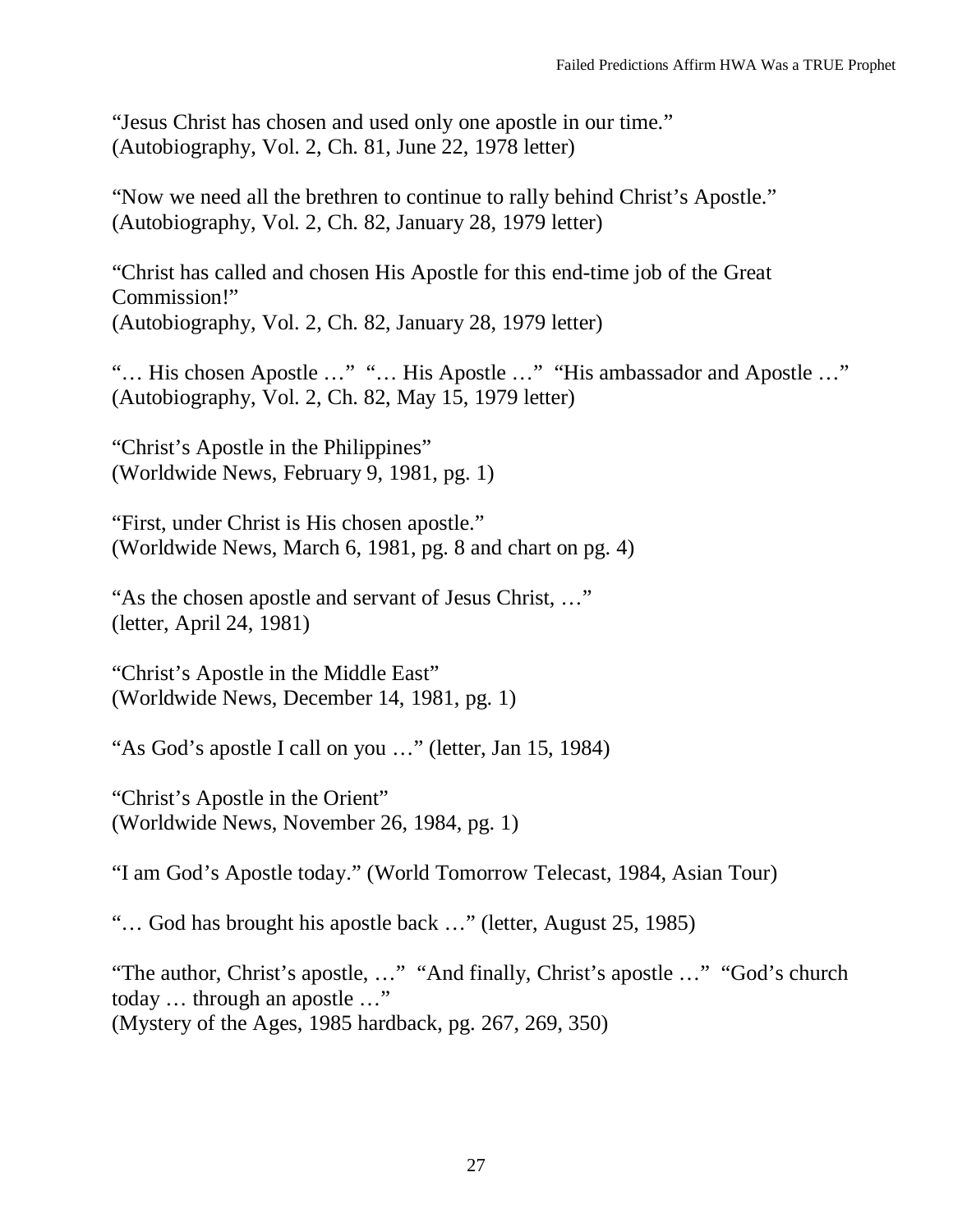## Repentance Averted Predicted Punishment

As God sent the prophets of old to warn His people of impending punishment if they did not repent of their evil ways, who is to say He did not do the same thing in the  $20<sup>th</sup>$  century? For over fifty years HWA warned the modern day House of Israel that its sins would result in its downfall – even within a few short years he sometimes said. And although some say he was a false prophet because it did not happen when he said, who is to say he did not succeed in his mission and avert the dire predictions?

The account in Genesis chapter 18, where Abraham reasons with God, shows that it does not take a large number of sincerely repentant people to cause God to change His mind. Perhaps there were enough sincerely repentant people during the 1930s, 1940s, 1950s, and 1960s (see the above section Growth of Work), to avert the predicted punishment – a punishment that would have otherwise come to pass exactly when he had said!

## Further Delay by God's People (Laodicea)

And perhaps the very return of Jesus Christ has been additionally delayed by the attitudes and actions of God's own people. Just as ancient Israel was at the door and ready to enter the promised land until doubt, complaining, and unfaithfulness resulted in a 40-year delay, might it not be the case that God's people today have caused a similar delay starting in the 1970s?

Read the following quote from HWA's June 25, 1985 Co-worker letter:

"Right now, it seems God has been holding events in the world back. We had expected the Great Tribulation to come before now. Why the delay? It surely seems God has held the winds of terrorism and the Great Tribulation back to allow time for the fulfillment of verse 14 in a more complete way. Already we have reached every nation on earth with the Gospel of the KINGDOM. But not intensively enough, apparently. Another thing, we are in the time of final exams in God's Church, and perhaps we are not yet sufficiently tried and tested and proven to be ready to sit with Christ on the earth's throne. Perhaps WE OURSELVES have been holding the march of events up."

And this quote from HWA's August 25, 1985 Co-worker letter:

"Can a group of little human beings stop an Almighty God from doing what he wants to do? No! No, God's purposes will stand. But can a group of little human beings alter the time agenda for God doing what he wants to do? The Bible speaks loudly that it can, especially when his time frame involves their faith, and their cooperation, and their commitment."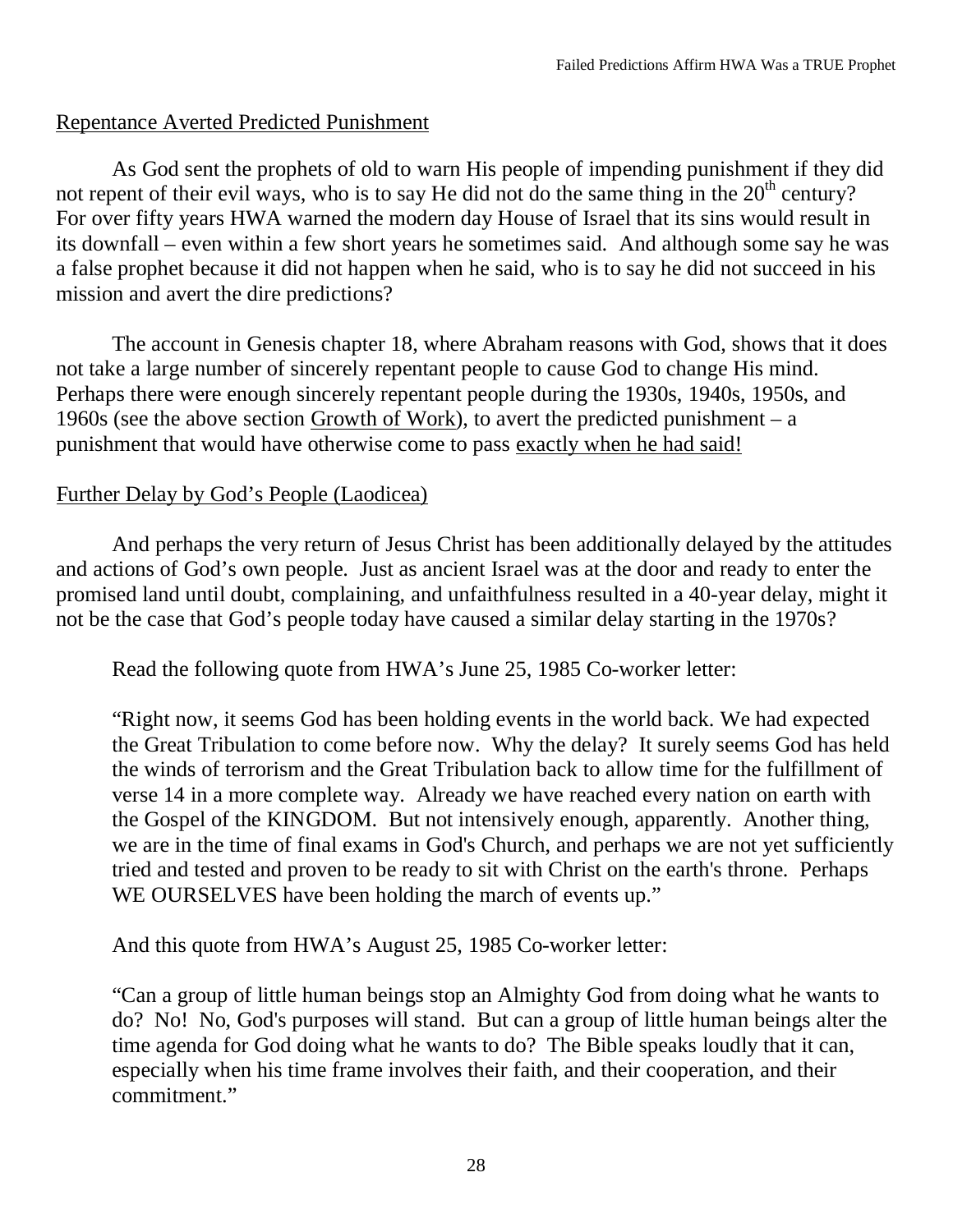Before he died, HWA wondered if the church was not already getting into the Laodicean condition, the spiritual state of the final prophesied era of God's church described in the third chapter of the book of Revelation:

 $14$  And unto the angel of the church of the Laodiceans write; These things saith the Amen, the faithful and true witness, the beginning of the creation of God;

 $15$  I know thy works, that thou art neither cold nor hot: I would thou wert cold or hot.

 $16$  So then because thou art lukewarm, and neither cold nor hot, I will spue thee out of my mouth.

 $17$  Because thou sayest, I am rich, and increased with goods, and have need of nothing; and knowest not that thou art wretched, and miserable, and poor, and blind, and naked:

 $18$  I counsel thee to buy of me gold tried in the fire, that thou may est be rich; and white raiment, that thou mayest be clothed, and [that] the shame of thy nakedness do not appear; and anoint thine eyes with eyesalve, that thou mayest see.

<sup>19</sup> As many as I love, I rebuke and chasten: be zealous therefore, and **repent**. (Rev. 3)

"What about some of you, brethren? Do you refuse to be ashamed? Do you refuse to acknowledge that we've been lackadaisical — in going along and taking it easy, and beginning to forget God? Will you acknowledge that you have been lax in your prayer life, and in the study of the Bible; and you've grown disinterested in the Bible Studies? …Well, the bad news is that we've been going that way; and we are going into the Laodicean condition of sleeping and slumbering like you read in the 25th chapter of Matthew." (HWA Sermon, Warning to the Church, June 24, 1978)

So as stated in Second Peter, it is likely that God's longsuffering has delayed events to allow time for His people to repent. "The Lord is not slack concerning his promise, as some men count slackness; but is longsuffering to us-ward, not willing that any should perish, but that all should come to **repentance**." (2 Pet.3:9)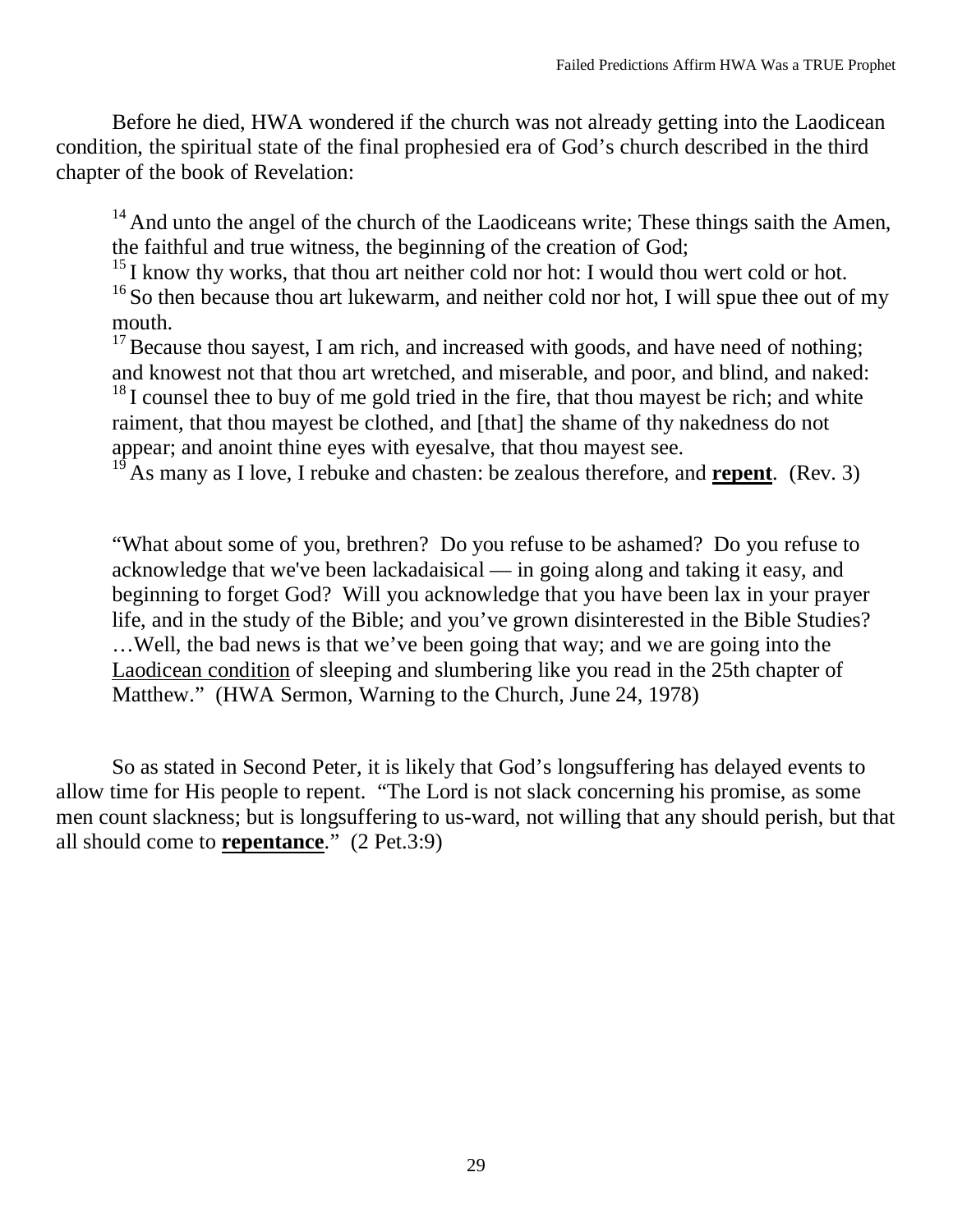## **Elijah the Prophet**

#### **Malachi 4:5**

<span id="page-29-0"></span>**"Behold, I will send you Elijah the Prophet before the coming of the great and dreadful day of the LORD"**

Throughout the Bible most of God's true servants were not recognized as such. John the Baptist, whom Jesus Christ referred to as "Elijah" (Mt.11:13,14), was not recognized as the prophesied messenger sent to prepare the way for Christ's first coming (Mt.3:1-3; 11:10; 17:12), and Christ Himself was not recognized at his first coming by most of the people and even briefly by John himself (Mt.11:2,3). And even at his second coming Jesus Christ will not be recognized but will be fought against by the armies of the world at the battle of Armageddon (Rev.16:13-16; 19:19). So it should come as no surprise that the one God would send to prepare the way for Christ's second coming, the  $3<sup>rd</sup>$  "Elijah" (Mal.4:5; Mt.17:10,11), would also be unrecognized by most.

Also, one of the major purposes of a true prophet is to warn the people to whom he is sent, so they can repent and AVOID the prophesied punishment. The  $3<sup>rd</sup>$  "Elijah" was to turn the hearts of the people in order to avoid "a curse" (Heb. – utter or complete destruction; Mal.4:5,6), so rather than accuse Herbert Armstrong of being a false prophet because the House of Israel has not yet fallen, or the tribulation has not yet started, perhaps he should be thanked for fulfilling his commission which resulted in those events being avoided or at least delayed. The Bible even indicates there will be enough of the "elect" whose hearts he turned, to cause God to shorten the coming tribulation (Mt.24:21,22).

For those who have eyes to see, no historical personality can seriously be said to have fulfilled the prophesied office of the  $3<sup>rd</sup>$  Elijah except Herbert W. Armstrong – in almost 2000 years no one else even comes close! If Herbert W. Armstrong was not the 3<sup>rd</sup> Elijah then we are still waiting for him to appear. There are several articles written by Mr. Raymond F. McNair, an evangelist and faithful servant of God who was highly respected by Mr. Armstrong, which conclusively document this claim. Please be sure to read them in the Reference section at [www.herbertwarmstrong.org](http://www.herbertwarmstrong.org/) .

Finally, although HWA did not claim to be a prophet and stated in Mystery of the Ages that no New Testament prophets ever held administrative office, nevertheless he was a prophet and did hold administrative office – but he was a prophet by virtue of holding the higher office of Apostle and fulfilling the end-time commission of Elijah the prophet, and he held administrative office not as a prophet, but as an Apostle. Neither John the Baptist nor Herbert W. Armstrong proclaimed any new prophecies, but they both prepared the way for the fulfillments of the two greatest prophecies of all – the first and second comings of Jesus Christ!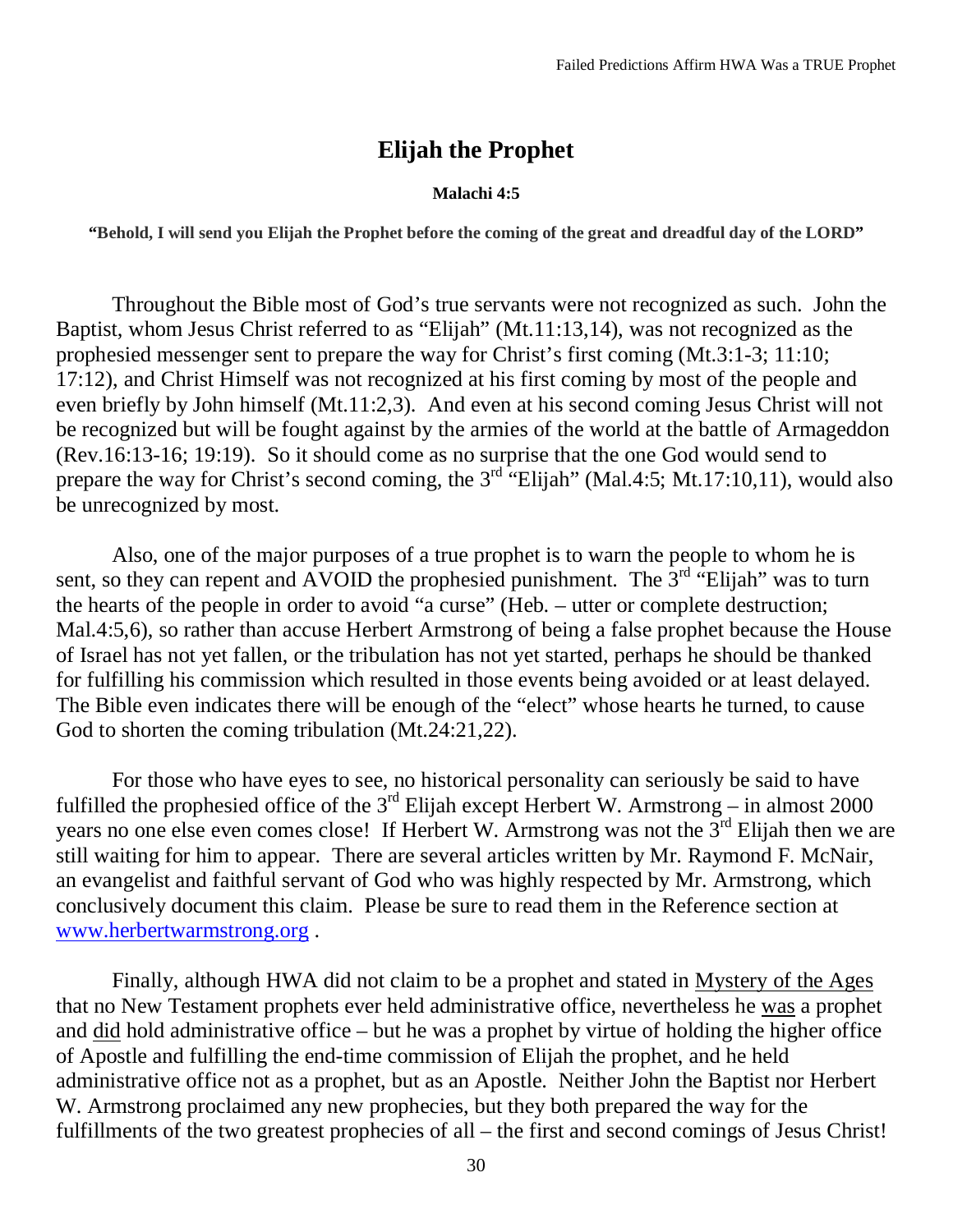## **Conclusion**

<span id="page-30-0"></span>Whether it is calling him a false prophet, slandering him as a sexual pervert, or accusing him of plagiarism, all are merely unfounded attacks against a messenger sent by God (ad hominem). If we use the Bible alone (sola scriptura), based on the correct, inspired biblical texts (Hebrew Masoretic and Greek Byzantine Majority) – there are no honest, Bible-interpretsthe-Bible, successful arguments against the plain Bible truths taught by Herbert W. Armstrong.

To those overcome with bitterness towards Herbert Armstrong, nothing will change their minds, not even if he were to rise from the dead (Lk.16:31). But to those who are led by God's holy spirit and have been given eyes to see: just as John the Baptist was the second Elijah and "more than a prophet" (Mt.11:9,14; Lk.1:17,7:26), so Herbert W. Armstrong was the third Elijah and also more than a prophet – he was God's end-time Apostle.

Luke 4:24 – And he said, Verily I say unto you, No prophet is accepted in his own country.

John 4:44 – For Jesus himself testified, that a prophet hath no honour in his own country.

Matthew 13:57 – And they were offended in him. But Jesus said unto them, A prophet is not without honour, save in his own country, and in his own house.

Jer. 28:9 – The prophet which *prophesieth of peace*, WHEN the word of the prophet shall come to pass, THEN shall the prophet be known, that the LORD hath truly sent him.

When reading the stories of the Bible, some have wondered how men could have been so blind as to have missed the obvious work God was doing … the answer is that it was no different then than it is now.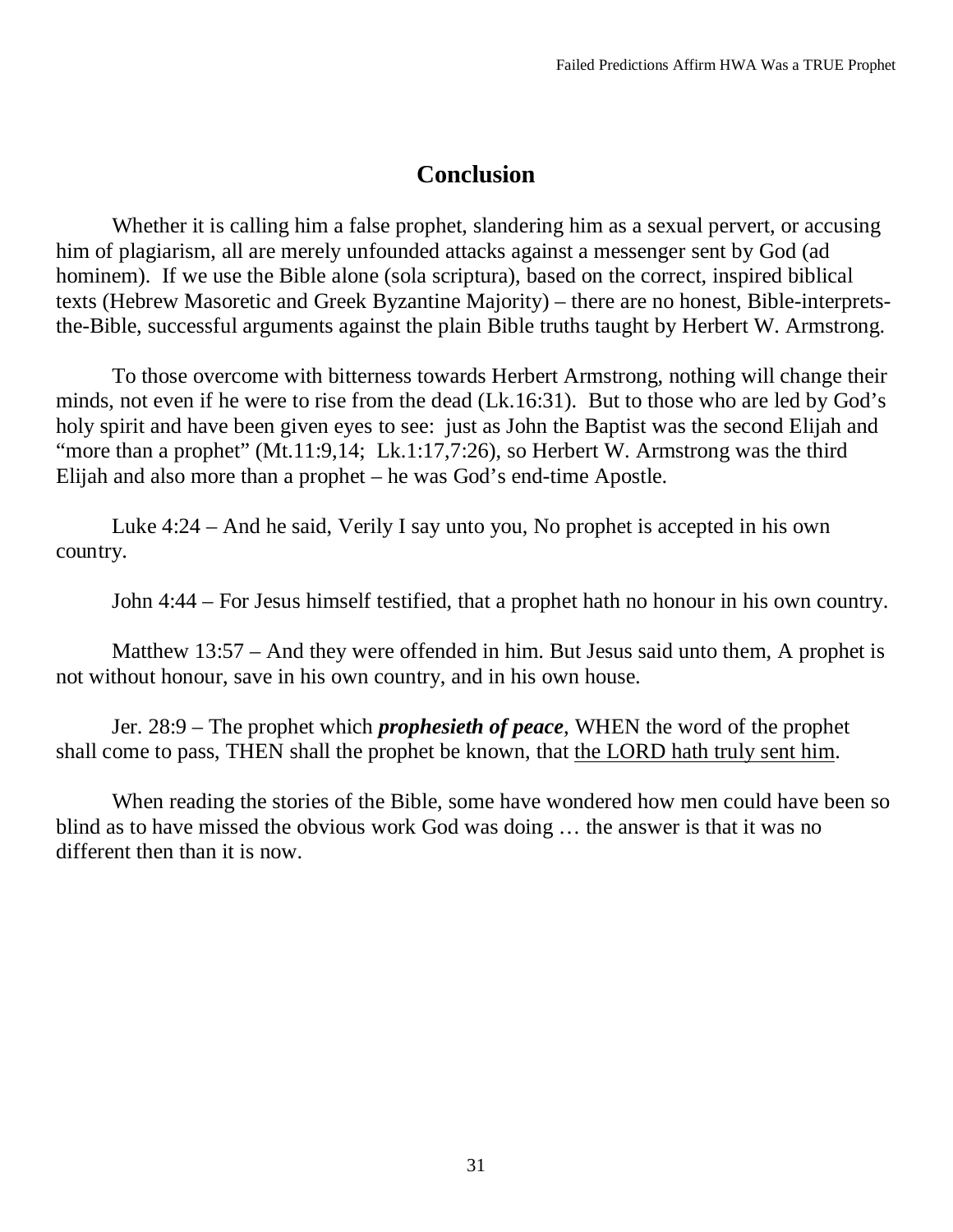#### APPENDIX

#### Other Lies

## <span id="page-31-0"></span>Plagiarism

The Proof of the Bible (1958) versus Prophecy Speaks (1933): HWA's booklet covers the same major prophecies discussed in a Seventh Day Adventist book, Prophecy Speaks, but since both authors were writing about the same Bible prophecies and the same history, similarities should be expected. Both books can be read at [www.herbertwarmstrong.org,](http://www.herbertwarmstrong.org/) and a side-by-side reading of the texts does suggest that HWA made some use of the earlier book, but does not support a case for outright plagiarism unless you are a fault-finder trying to discredit HWA. The two books are totally different – read them for yourself and see.

The United States and British Commonwealth in Prophecy (1967) versus Judah's Sceptre and Joseph's Birthright (1917): The comments in the preceding paragraph apply here as well – both books deal with the same Bible prophecies and historical fulfillments, and while HWA clearly made use of the earlier book, the two are completely different. The fault-finders cobble together a relatively small collection of instances where HWA did make use of the earlier book, but completely ignore the vast differences. Again, read them both side-by-side for yourself at [www.herbertwarmstrong.org](http://www.herbertwarmstrong.org/) and see.

G.G. Rupert and COG  $7<sup>th</sup>$  day material – these quite probably are modern Church of God roots, and any groups that teach the Bible faithfully are going to believe many of the same things. To say that HWA plagiarized their teachings is like saying he plagiarized the Bible.

It has been suggested that Dwight Armstrong, commissioned by HWA to write songs for the WCG hymnal, plagiarized from others in his compositions. A close examination of 27 Dwight Armstrong compositions revealed the following: 1) All of the music was composed by Dwight Armstrong and there are not any challenges to any of his melodies. 2) The words for all of the songs are based on the Psalms, for which no one can claim a copyright. 3) The words for several of the songs are based on the Scottish or Presbyterian Psalters, which are simply minor modifications and rearrangements of the Psalms in order to make them rhyme. 4) The words of one song are from a poem written by John Milton, but again, the words are based on a Psalm. So perhaps in a few instances Dwight Armstrong did borrow from others who borrowed from the Psalms, but that is hardly plagiarism. The 1958 Radio Church of God Bible Hymnal does have text and music citations, and it is likely that he did originally provide them for all of his songs, but for some reason they were dropped by someone else when the hymnals were printed. What nit-picking by some! Why not just enjoy the songs?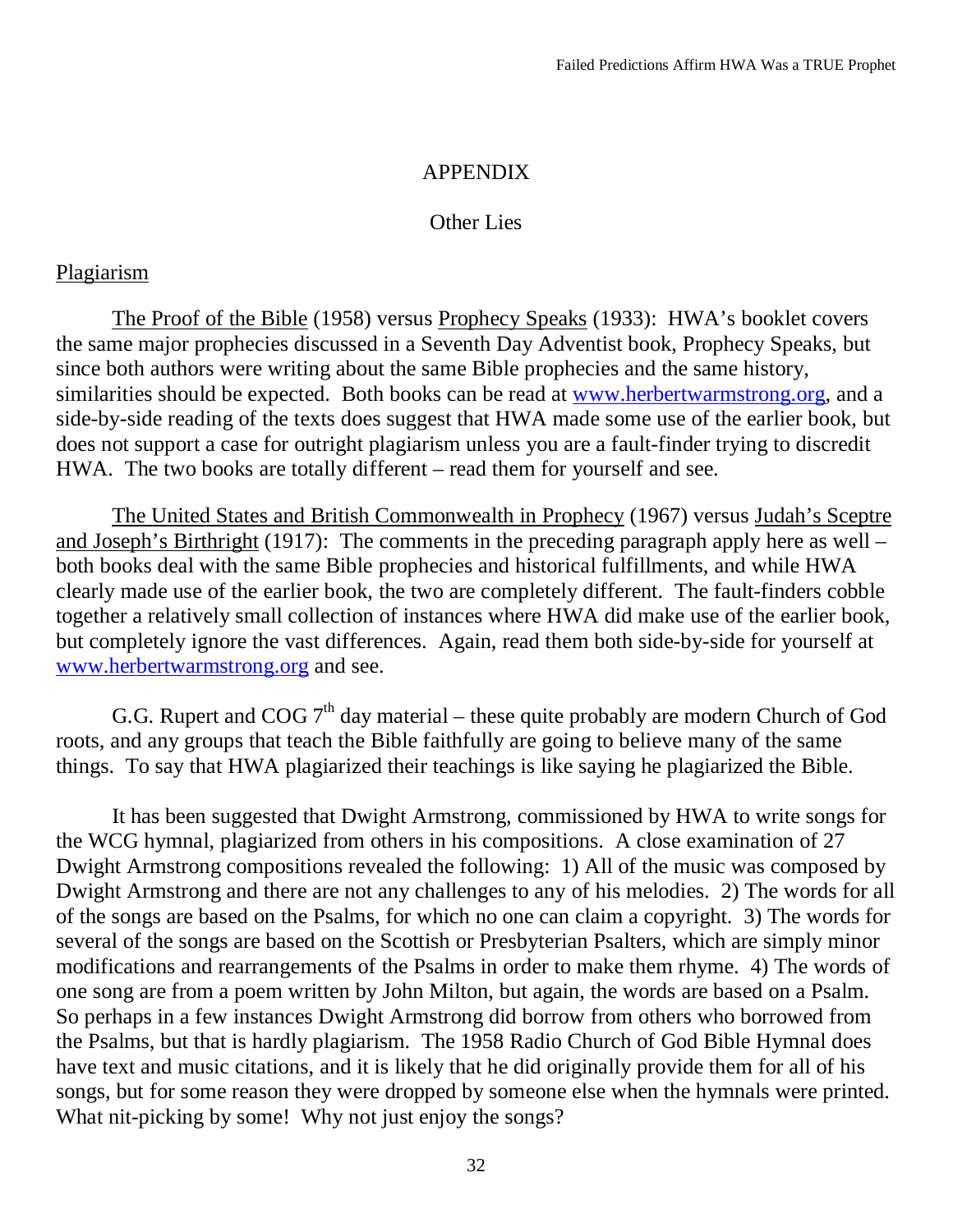As breaking the  $9<sup>th</sup>$  commandment against bearing false witness requires a false statement PLUS harmful intent ("against thy neighbor"), so plagiarism requires a wrong intent or motive in making use of another writer's material. In restoring so many lost truths to God's end-time church, HWA read and wrote a tremendous amount of material, and when he came across the subjects above it may have simply been a matter of saving time and effort in using them much as they were rather than rewriting them from scratch. While it might have been better by today's standards to have included source citations, no wrong intent or motive can be demonstrated in HWA for not doing so. The original authors did not write their material to make money but to spread the word of God, and they would likely have seen HWA's use of their material as positive because of the far greater distribution it received.

## In It for the Money

Again, motive is the key factor here. HWA had no significant personal assets and he spent just about all of his time, even in old age with failing health, preaching God's truth. Only those with an evil eye say he was in it for the money – ridiculous! Here is an article, written by HWA, addressing this subject:

> Mr. Attorney General of California: Am I in it for the Money? A Frank Open Statement of My Financial Condition

> > appeared in the following publications

Los Angeles Times, July 24, 1980 Pastor General's Report, July 25, 1980 Plain Truth, August 1980, page 13-14

## Everything Else

There are many other lies and slanders against Herbert W. Armstrong and the Worldwide Church of God. God did use imperfect human instruments to accomplish his work, and through the years mistakes were made and some wrongs were committed. Perhaps many members and even some in the ministry were not really converted, whose human nature the devil exploited in order to discredit HWA and the Church of God.

If you are looking to discredit Herbert W. Armstrong in your own mind, then you might want to read the following three books written by men who once supported HWA and what he taught from the Bible, but were somehow turned against him by the devil.

- 1. *Armstrongism – Religion or Rip-off* (1977) by Marion J. McNair
- 2. *Herbert Armstrong's Tangled Web* (1980) by David Robinson
- 3. *The Truth Shall Make You Free* (1981) by John Tuit